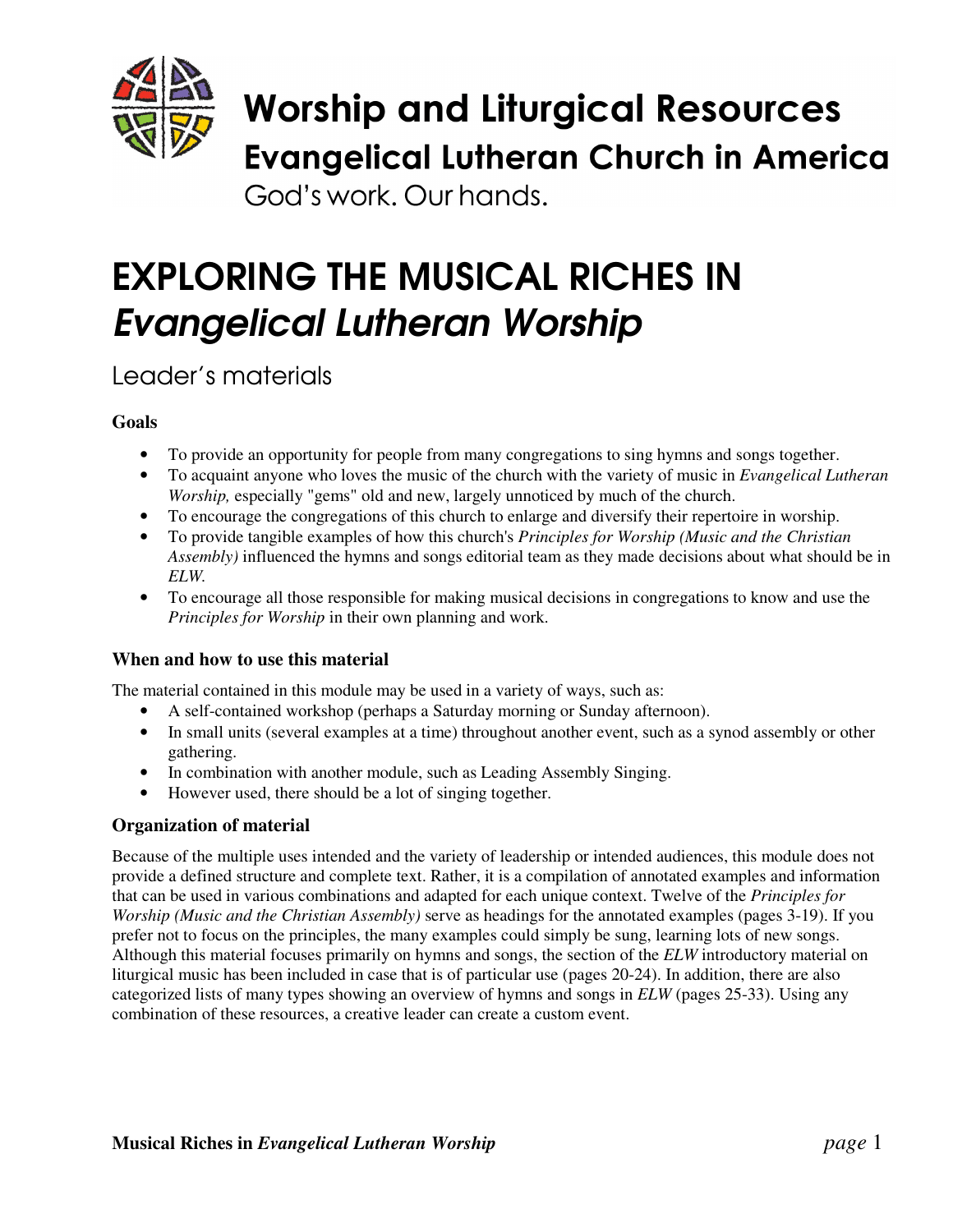# **Leader(s)**

Since the actual singing of music is at the heart of this module, confident and well-prepared musical leaders are necessary. Perhaps a team of musicians, with expertise in different musical styles, can share the leadership responsibilities. In addition, someone other than the music leaders may be prepared to provide the commentary. If led by a team, it is critical that everyone prepares together and knows the order of music to be sung. Making the singing seem effortless (even if there is a lot of work and stress in preparing!) will be valuable for encouraging others to try something that may be new to their congregation. The *Musicians Guide to Evangelical Lutheran Worship* can be a big help.

There may be many questions (and, perhaps, unhappy people) about various aspects of *ELW* and decisions made. The leaders(s) would do well to spend some time reviewing the *Evangelical Lutheran Worship* introductory materials (included on the Partners CD-ROM and online at the Partners website).

Don't get hung up on any disagreements. If there are concerns or questions that you can't answer easily, direct them to: worship@elca.org.

#### **Resources**

In addition to the material provided here, several resources are critical for those preparing to lead:

- Use of the Means of Grace available on the Partners CD-ROM and website, or at: http://www.elca.org/Growing-In-Faith/Worship/Learning-Center/The-Use-of-the-Means-of-Grace.aspx
- Principles for Worship available on the Partners CD-ROM and website, or at: http://www.elca.org/Growing-In-Faith/Worship/Learning-Center/Principles-of-Worship.aspx
- Musicians Guide to Evangelical Lutheran Worship (Augsburg Fortress, 2007)
- Hymnal Companion to Evangelical Lutheran Worship (Augsburg Fortress, 2010)

These resources are invaluable for preparation and should also be shared with participants.

#### **Some background on the Principles for Worship**

Early in the Renewing Worship process (the process that led to the publication of *Evangelical Lutheran Worship),* consultations were held on various topics, including music. Many people from across the church with diverse backgrounds, experience, and opinions came together to craft the *Principles for Worship.* These principles represent agreed-upon foundations that guided the work of the many teams that developed *Evangelical Lutheran Worship* and are excellent guides for congregational decision-making, as well. They are not prescriptive rules that must be followed. Rather, they describe a normative practice encouraged by and for the whole church. Within that normative practice, however, is often a great amount of latitude for diversity of practice, acknowledging this church's desire for unity, rather than uniformity (see *Use of the Means of Grace,* Principle 4).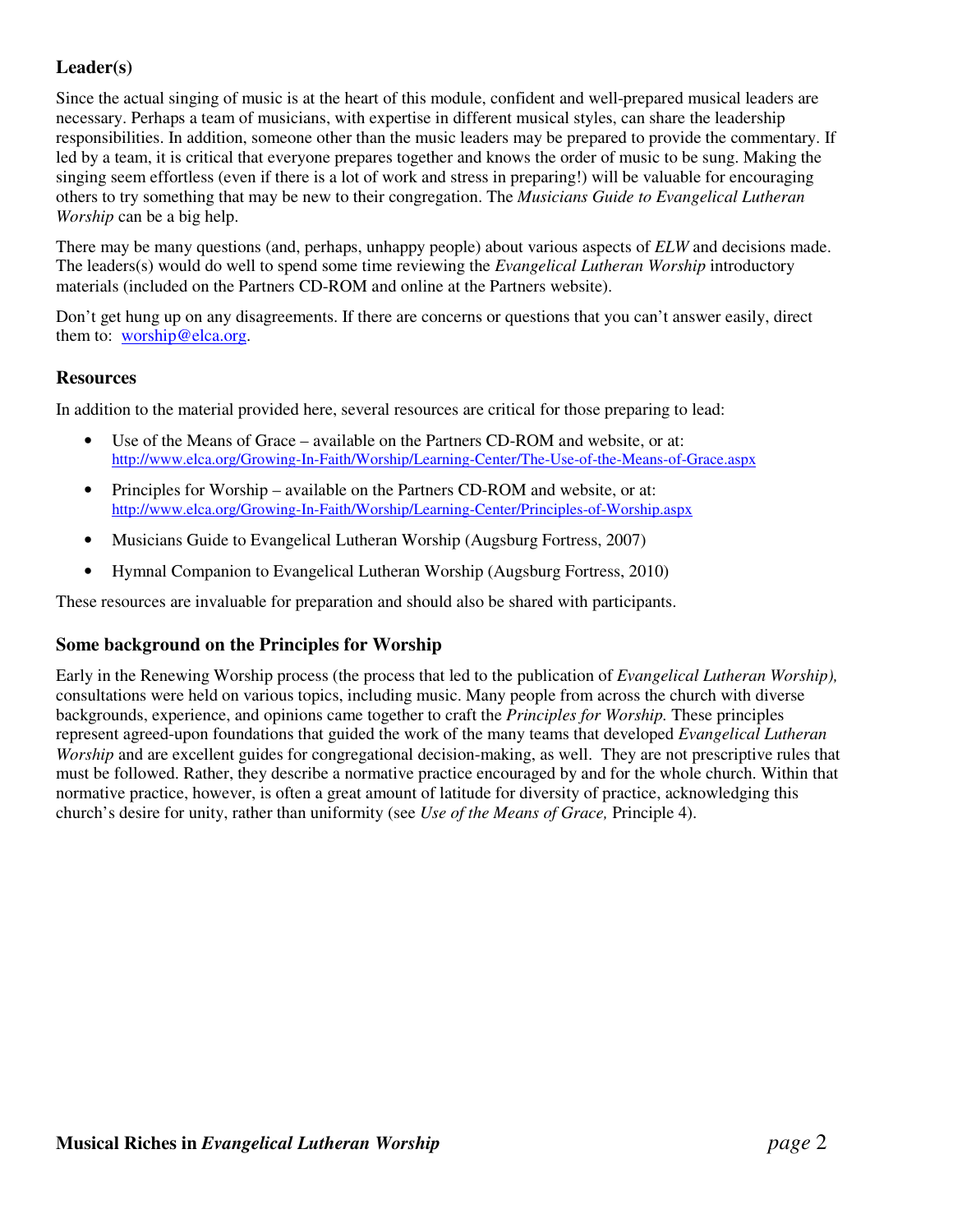| <b>Principle M-2</b>    | The voice is the primary instrument in worship<br>In the church, the primary musical instrument is the human voice, given by God to<br>sing and proclaim the word of God.                                                                                                                                  |
|-------------------------|------------------------------------------------------------------------------------------------------------------------------------------------------------------------------------------------------------------------------------------------------------------------------------------------------------|
| Background M-2B         | Luther extolled the gift of the voice: "Compared to the human voice, all other<br>music found in nature hardly deserves the name of music, so abundant and<br>incomprehensible is here the munificence and wisdom of our gracious Creator<br>No two people can be found with exactly the same voice."      |
| Background M-2D         | "Singing is a natural thing. A baby and its nursing mother do it unself consciously.<br>The one goo-goos multisyllabic nonsense, while the other lah-lahs in the hope of<br>soothing the crying one or encouraging sleep."                                                                                 |
| <b>Application M-2E</b> | The use of the human voice is basic to communal worship. Christian proclamation<br>is based on spoken, sung, and heard words that bear the Word Incarnate. This<br>dialogue is continuous in worship, among worship leaders, choir, and the whole<br>assembly.                                             |
| <b>Application M-2F</b> | Regardless of musical style or instrumentation, leadership confidently supports and<br>enables the voice of the congregation. Likewise, the voice of a soloist, cantor,<br>assisting minister, or presiding minister is most effective when it does not<br>overwhelm or dominate the congregation's voice. |
| <b>Application M-2G</b> | The unaccompanied voice may be used for teaching and leading an assembly in<br>song.                                                                                                                                                                                                                       |
| <b>Note</b>             | Singing with voices alone, without accompaniment, is not simply for learning a new song or<br>when the organ breaks down. It is a natural and important way of singing even when great                                                                                                                     |

# when the organ breaks down. It is a natural and important way of singing, even when great instruments and skilled musicians are present. Encourage a new (for many) goal: each congregation should sing something unaccompanied each time they gather!

#### **257 O Come, O Come, Emmanuel**

*In ELW, hymns from chant sources are notated as chant, encouraging a rhythmically freer singing. When sung without accompaniment (as was originally intended), the beauty of the melody really soars.*

#### **158 Kyrie**

*Although this beautiful Kyrie from the Philippines has an arpeggiated piano accompaniment or works well with guitar, it is really lovely and simple with voice alone. You don't even need the printed music. Sing the first "Lord, have mercy," then gesture for them to repeat. Do the same with the next phrase. The third phrase is trickier, because they will begin when the cantor reaches* "us." Try it. Quite a few songs may work this way, either when teaching a new melody or during *worship.*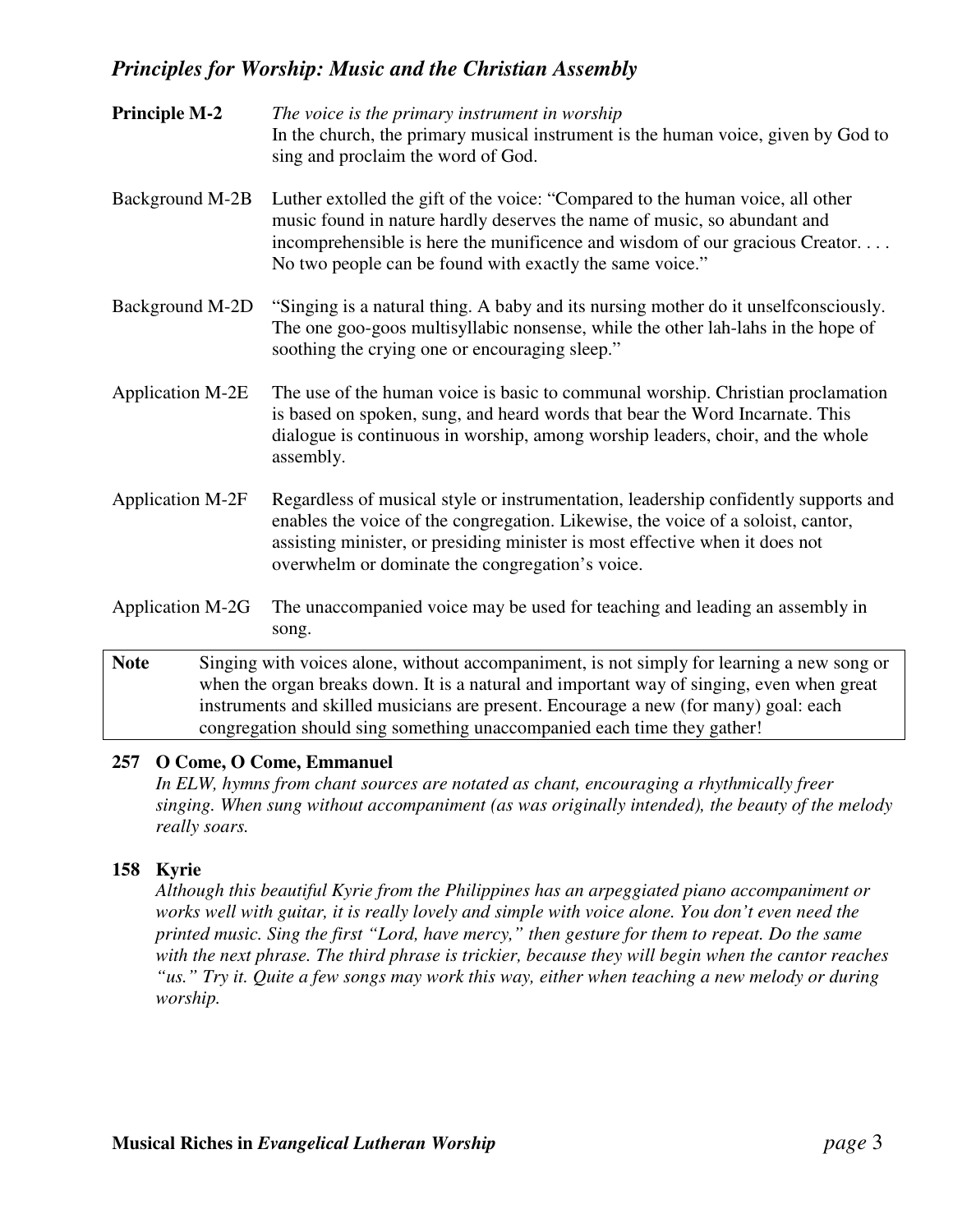### **253 He Came Down**

*The idea of keyboard accompaniment is foreign to songs from many countries. This rhythmic African song is best when sung in harmony without accompaniment except, perhaps, some percussion. It may be sung at many different times, but is especially fitting for Advent, perhaps as an acclamation welcoming the gospel.*

#### **247 Osos, osos / Come Now, O Prince of Peace**

*This beautiful melody and haunting harmony comes from Korea. Again, it really does not need a keyboard accompaniment. The harmonies may be a bit trickier (than the previous African example) but a few prepared singers can help.*

Note Many "old favorites" don't really need keyboard accompaniment. Imagine an assembly robustly singing *Blessed Assurance* or *What a Fellowship.* Do they really need the organ or piano?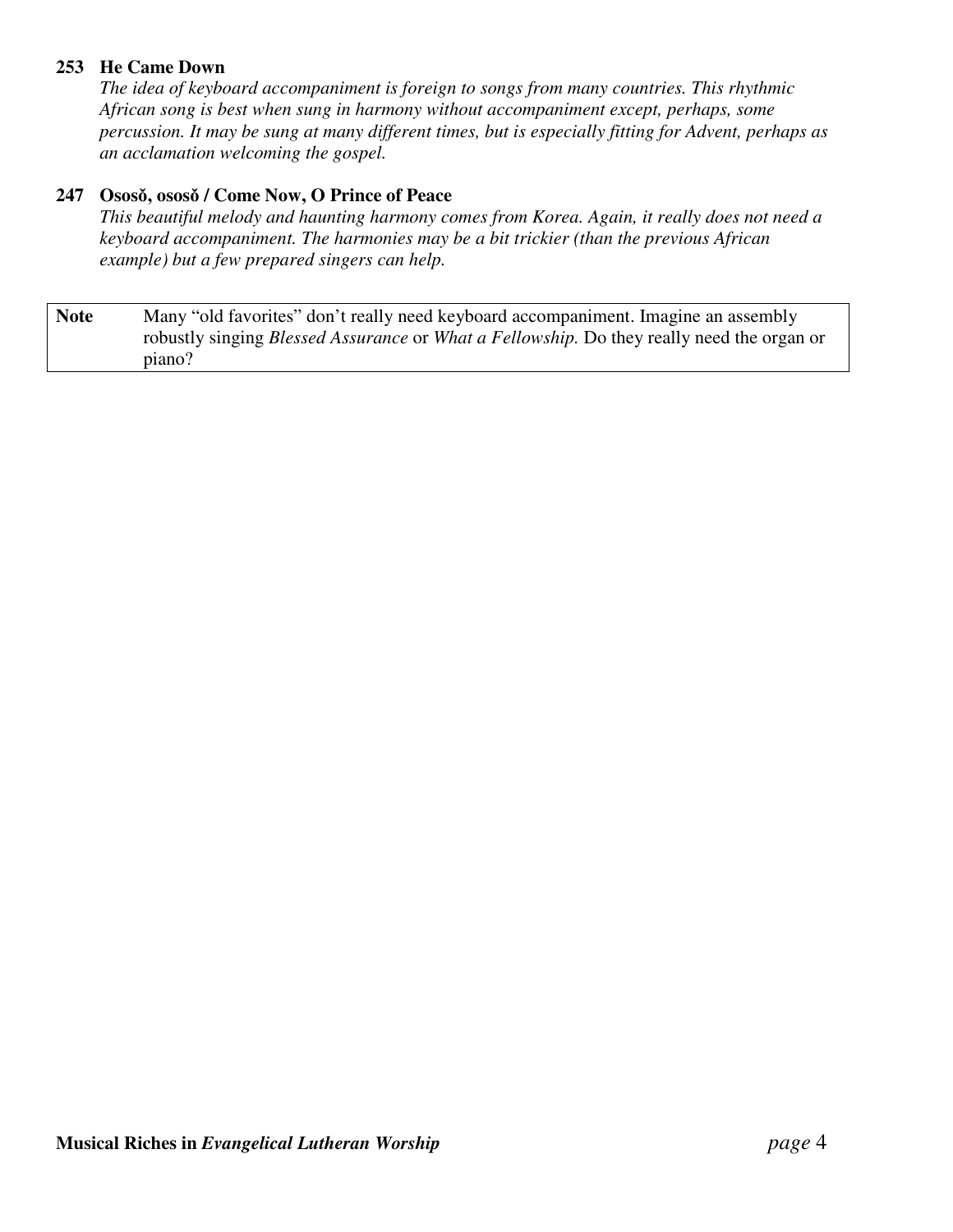| <b>Principle M-3</b> | The assembly's song is central                                                   |
|----------------------|----------------------------------------------------------------------------------|
|                      | Music is a communal and relational activity. The assembly is the primary musical |
|                      | ensemble, and its song is the core of all music in worship.                      |
|                      |                                                                                  |

### Application M-3F The acoustics of a room *and the physical arrangement of the assembly* are best suited for worship when they contribute to the vitality of a congregation's song.

Note John Bell, the internationally respected song leader from Scotland, has done extensive research, concluding that everyone in an assembly needs to be within four feet of another for the best singing to occur. It's even better when they can see each other's faces. Think about how your own assembly is arranged. How might you create ways to sing in a circle, even if there are pews between you?

#### 643 **Somos uno en Cristo / We Are All One in Christ**

*This energetic Spanish song proclaims that we are one body. Try singing it with everyone facing away from one another, perhaps seeing nothing more than the backs of others' heads. Then turn and sing it with everyone facing each other. Feel the difference in energy? Try it with a more familiar, "traditional" hymn, such as:*

#### 654 **The Church's One Foundation**

or

#### 656 **Blest Be the Tie That Binds**

Note The centrality of the singing assembly – the gathered people of God – is also strengthened by singing without the hymnal or paper or screens at all on occasion. Some songs can be led clearly and confidently solely by another human being. To do this, however, the assembly needs to be formed in a different way of singing. They need to watch the leader, as well as listen. Not all songs work this way, especially many of the great Lutheran hymns, but some do. The benefit of this relational way of singing is great. After initial hesitations, the singing becomes stronger. The singing itself builds community.

#### **Examples that might work without the song printed out**

#### 169 **Gospel Acclamation**

Many of these short Alleluia refrains can be sung first by a soloist, then repeated by all. No book *needed! If desired, the soloist could sing the verse for the day, then gesture for the assembly to repeat the alleluias. It's a simple pattern that can easily be learned.*

#### 388 **Be Not Afraid**

#### 814 **Take, Oh, Take Me As I Am**

*Shorter refrains that are repeated many times, like these examples from the Taizé and Iona communities, can be sung without eyes down in the book, singing from the heart.*

#### 860 **I'm So Glad**

*Many songs from the spiritual or Gospel traditions only have a brief phrase that changes from stanza to stanza. It really isn't necessary to keep reading from the page. Stand up! Look up! The leader can shout or sing out the next stanza's words just before singing them.*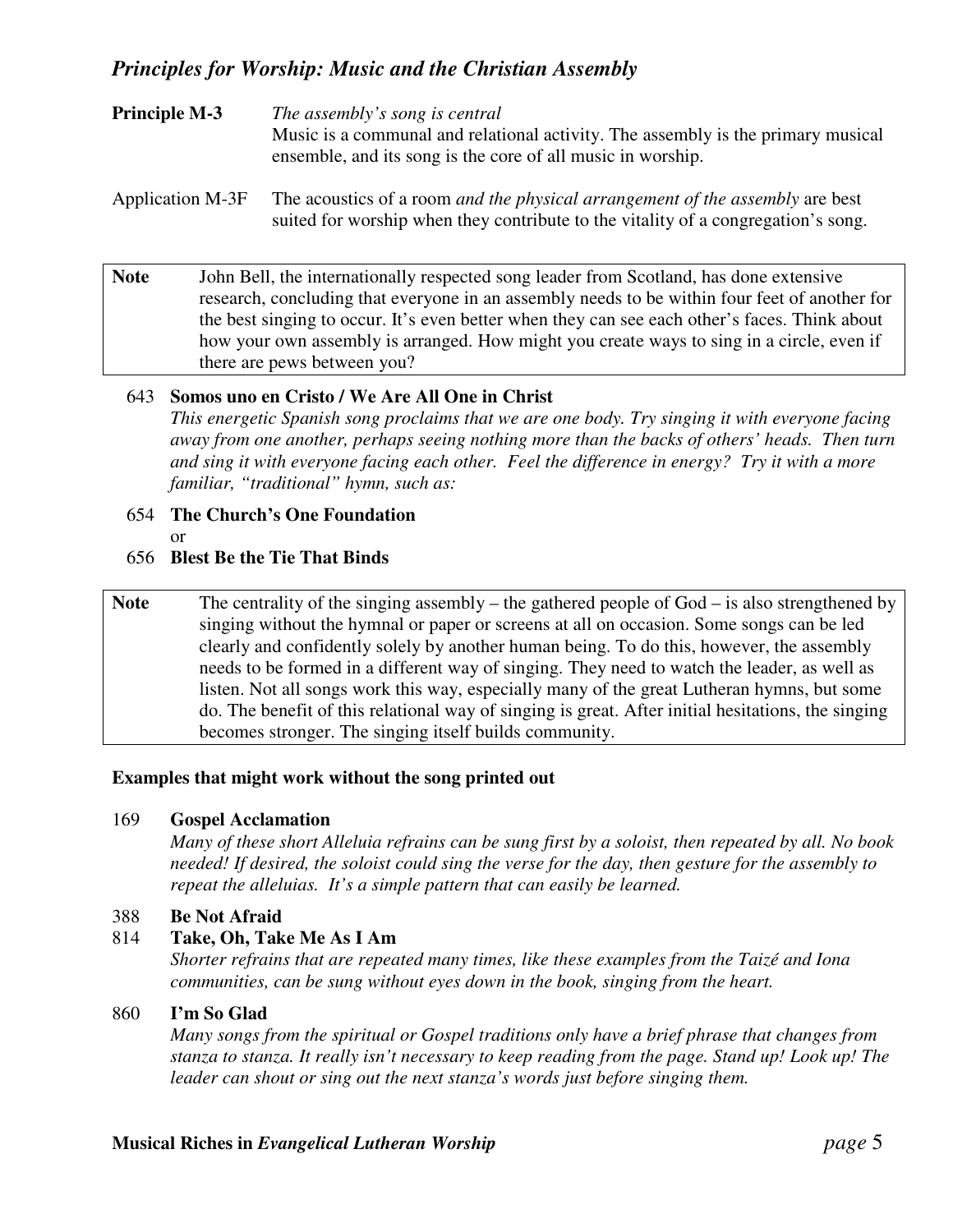| <b>Principle M-4</b> | Musical expression is varied<br>A healthy tension between simple and complex music enriches the worshiping<br>assembly.                                                                                                                                                                                                                                                                                                                                                                                                                                                                                                                                                                                                                                                                                                                                                                                                                                                                                                                                                                                                      |  |
|----------------------|------------------------------------------------------------------------------------------------------------------------------------------------------------------------------------------------------------------------------------------------------------------------------------------------------------------------------------------------------------------------------------------------------------------------------------------------------------------------------------------------------------------------------------------------------------------------------------------------------------------------------------------------------------------------------------------------------------------------------------------------------------------------------------------------------------------------------------------------------------------------------------------------------------------------------------------------------------------------------------------------------------------------------------------------------------------------------------------------------------------------------|--|
| Application M-4C     | An openness to diverse musical expressions allows for various musical repertoires<br>and forms within worship                                                                                                                                                                                                                                                                                                                                                                                                                                                                                                                                                                                                                                                                                                                                                                                                                                                                                                                                                                                                                |  |
| Application M-4D     | Just as there is a wide variety in styles and forms in the music of worship, so also<br>there is variety in the levels and ways people participate in music                                                                                                                                                                                                                                                                                                                                                                                                                                                                                                                                                                                                                                                                                                                                                                                                                                                                                                                                                                  |  |
| <b>Note</b>          | It is important to remember that <i>Evangelical Lutheran Worship</i> is intended for use by the<br>whole church, not just an individual congregation or synod. Therefore, there are some songs<br>included that don't work for your community, but should be respected as another's valued<br>song. Musical leadership or congregational singing ability is one factor. A few hymns in<br>ELW are rather challenging. And that is a good thing  for some congregations. Others may<br>determine that a particular hymn just won't work in their place, but they can enjoy singing it<br>at synod assembly. All congregations are encouraged to stretch their musical repertoire and<br>accept the challenge of learning some songs that are new to them.<br>Some simpler songs are also included. These provide important musical and devotional<br>opportunities for all assemblies, even those with skilled music leaders. Music from all times<br>and all places is also included. Exploring hymns and songs from other centuries and cultures<br>is one way to expand our vision of what it means to be church together. |  |

#### **Some "simple" examples**

#### 466 **In the Singing**

*This gentle communion song is an excellent example of elegant simplicity, both text and tune. It can be repeated far beyond the two verses. Perhaps, the assembly only learns the refrain (without paper?) and a child leads the verses.*

#### 682 **To God Our Thanks We Give**

*This brief refrain from Botswana may look a bit daunting on the printed page, but is really quite simple, even the sung harmonies. Try teaching it without the book.*

#### 473 **Holy, Holy, Holy / Santo, Santo, Santo**

#### 474 **Bread of Life from Heaven**

*The Argentinian refrain is simple and beautiful. Challenge your assembly to try learning the Spanish – another way of connecting to the whole church. Susan Briehl and Marty Haugen expanded on the melody, crafting a new text for communion, and verses that can be sung by all or a soloist.*

#### 292 **Love Has Come**

*Some tunes may be new to our repertoire for church but the melody is familiar. This beautiful new Christmas text is set to a familiar and easily learned tune.*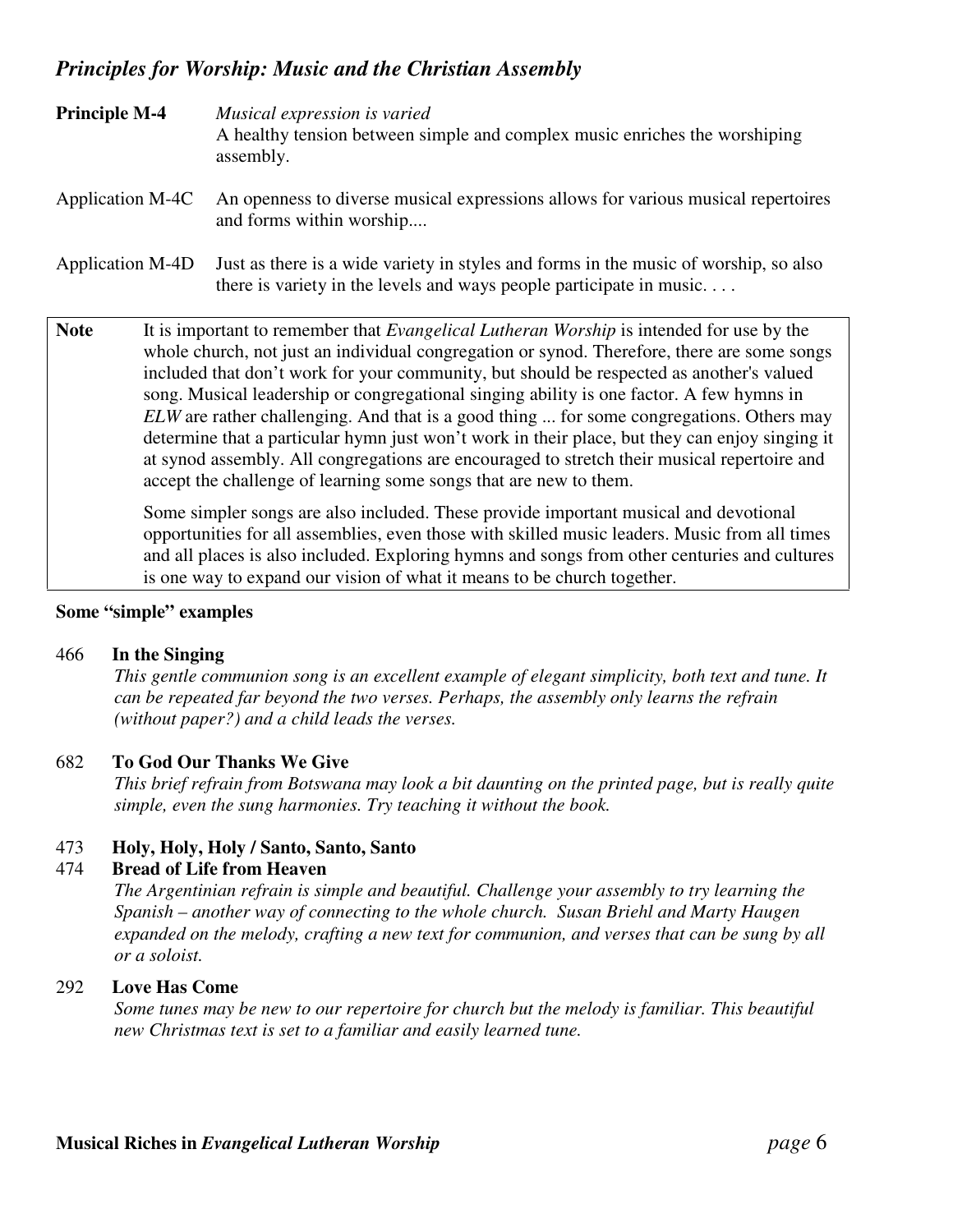#### **Some "complex" examples**

#### 828 **Alleluia! Voices Raise**

*This robust tune supports the vastness of George Wither's text. The composer is Richard Hillert, best known for his beloved setting of "This Is the Feast" (ELW Setting 3; LBW Setting 1).*

### 370 **Christ Jesus Lay in Death's Strong Bands**

*Many of the classic German chorales from the early Reformation period seem rather difficult at first, but when sung with energy and rhythm (like a Renaissance dance), they come alive.*

### 258 **Unexpected and Mysterious**

### 587 **There's a Wideness in God's Mercy**

*This exquisite tune by Calvin Hampton is used for both of these texts. The melody moves gently along – think "horizontal" and you'll begin to sense the beauty. The accompaniment is the really challenging part. It is basically a trio sonata (organists will know what that means), but is well worth the effort. A simpler accompaniment is also provided. This is an excellent example of the advantage of having two texts to the same tune. "There's a Wideness in God's Mercy" may be sung many times throughout the year, then you're ready for the Fourth Sunday in Advent when "Unexpected and Mysterious" is most appropriate.*

### 760 **O Christ the Same**

*This very strong text is quite long, creating a challenge for the composer. Carl Schalk (well known composer of many hymn tunes) has achieved a singable melody with predominantly stepwise motion while adding interest with a change of key within each stanza. He also managed to keep some hints of a previous tune used with this text. Do you hear it? There are melodic fragments of* LONDONDERRY AIR.

## 351 **O Sacred Head, Now Wounded**

*This text and tune are not complex, but ELW has included a harmonization (here and for numerous other hymns) by J. S. Bach. Some musically gifted congregations will be able to sing these settings. In many places, the choir may be best to sing these classic arrangements.*

#### **"From all times"**

- 559 **O Splendor of God's Glory Bright** 15 <sup>th</sup> century *Chant is making a come-back. Don't be afraid of it. The melodies are timeless.*
- 761 **Evening and Morning** 17 <sup>th</sup> century *This joyous text is set to a dance-like German melody.*
- **482 I** Come with Joy <sup>th</sup> century *This early American tune is a perfect fit for this British (now American) poet.*
- 483 **Here Is Bread** 20 <sup>th</sup> century *Graham Kendrick, a leading poet and composer in the "contemporary music" world has given us a beautiful communion hymn, that works well with all kinds of musical leadership, from band to piano to organ.*

#### **Musical Riches in** *Evangelical Lutheran Worship page* 7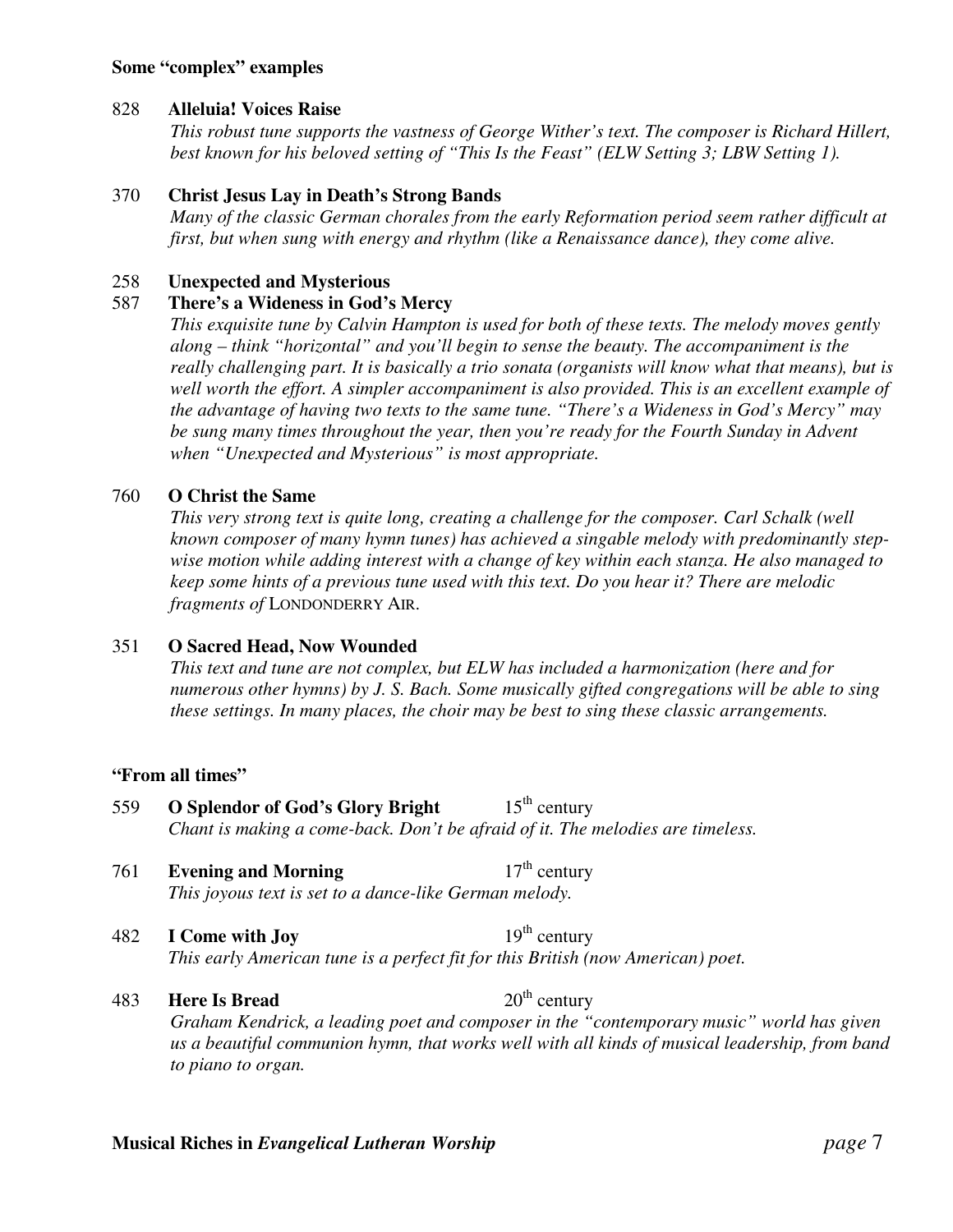## "**From all places"**

### 407 **O Living Breath of God**

*This is an excellent example of cross-cultural hymnody. This Scandinavian tune had a sacred text put with it in South America which was then translated into English. What a joy for us! Perhaps, at first, the assembly only needs to learn the refrain (maybe in Spanish?) while a choir or soloist sings the verses.*

### 554 **Lord, Your Hands Have Formed**

*A single melody (please keep accompaniment to a minimum) that climbs to the top of the mountains and down to the depths of the sea. Take a breath and enjoy the challenge of this beautiful Asian song.*

### 795 **God, My Lord, My Strength**

*A strong Czech hymn. "Up, weak knees" and sing boldly!*

**Note** Many more examples from around the world are coming under Principle M-15.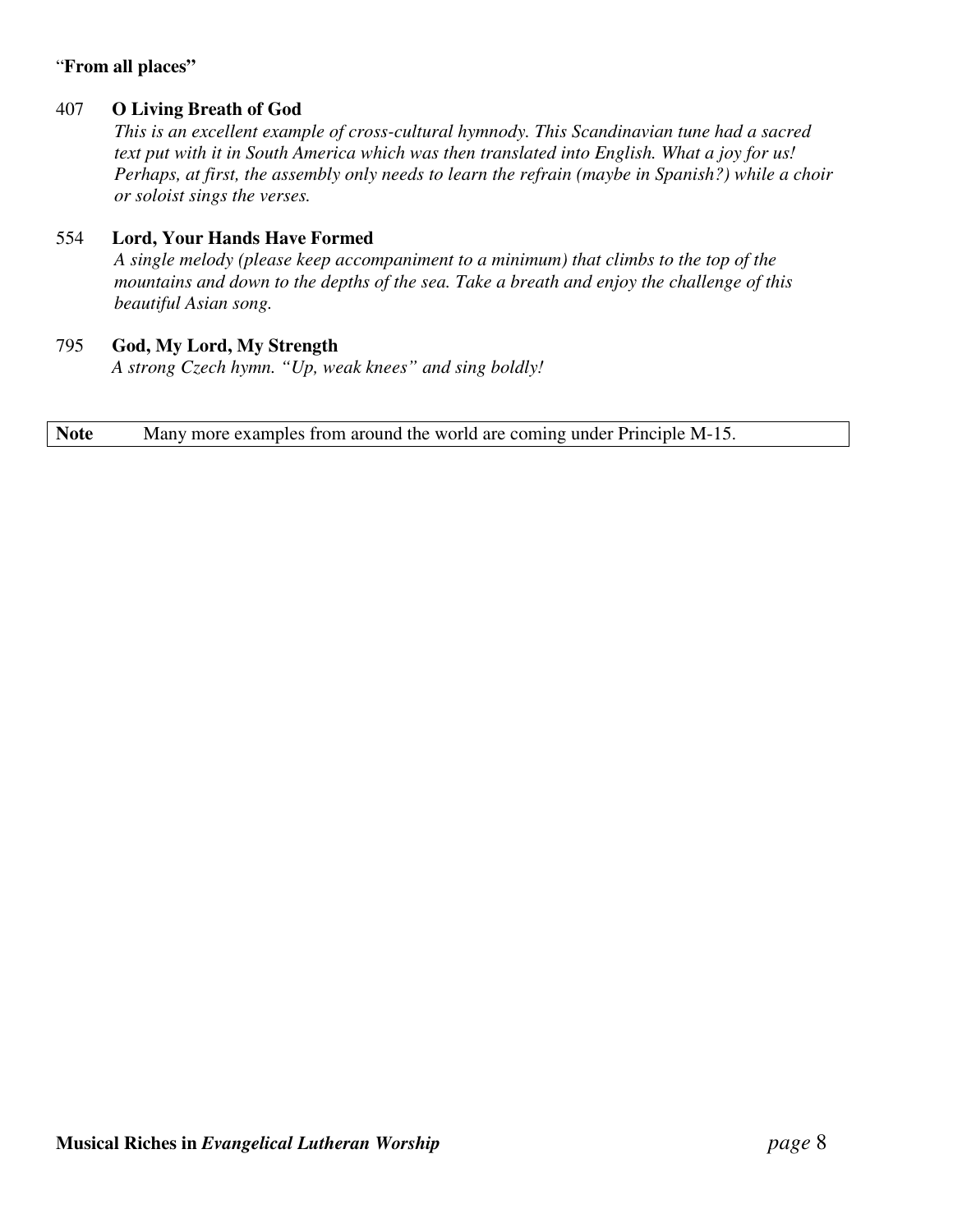**Principle M-6** *Music involves the whole person* We worship God with our bodies, through singing, movement, dance, and gesture.

| <b>Note</b> | It can be unhelpful to ridicule people for not moving with the music (many Lutherans<br>frequently hear this). It simply isn't a part of some people's experience and can be very<br>embarrassing. Rather than just hardsing people to move freely, as a bunch of individuals,<br>some congregations have had success with teaching the entire assembly some very simple<br>steps. There is something quite powerful about moving together – as the body of Christ. |
|-------------|---------------------------------------------------------------------------------------------------------------------------------------------------------------------------------------------------------------------------------------------------------------------------------------------------------------------------------------------------------------------------------------------------------------------------------------------------------------------|
|             | Imagine singing with the whole assembly in procession, using a simple step, such as:<br><u>right, left, right, lean back</u> (left) $\ldots$ and so forth.                                                                                                                                                                                                                                                                                                          |

#### 875 **Praise, Praise, Praise the Lord**

*This processional piece comes from Cameroon and usually has dance steps with it. Moving back and forth simply to the quarter note pulse adds some of the original character, or try the simple steps described above.*

#### 523 **Vamos todos al banquete / Let Us Go Now to the Banquet**

*This song from El Salvador bids us to move (to "go") to the banquet. Imagine an assembly actually dancing to the altar for communion!*

#### 412 **Come, Join the Dance of Trinity**

*Try the dance steps described above to the half note pulse. You don't need keyboard accompaniment. It works well (maybe even better) when sung in unison. Add some drums to keep the beat going!*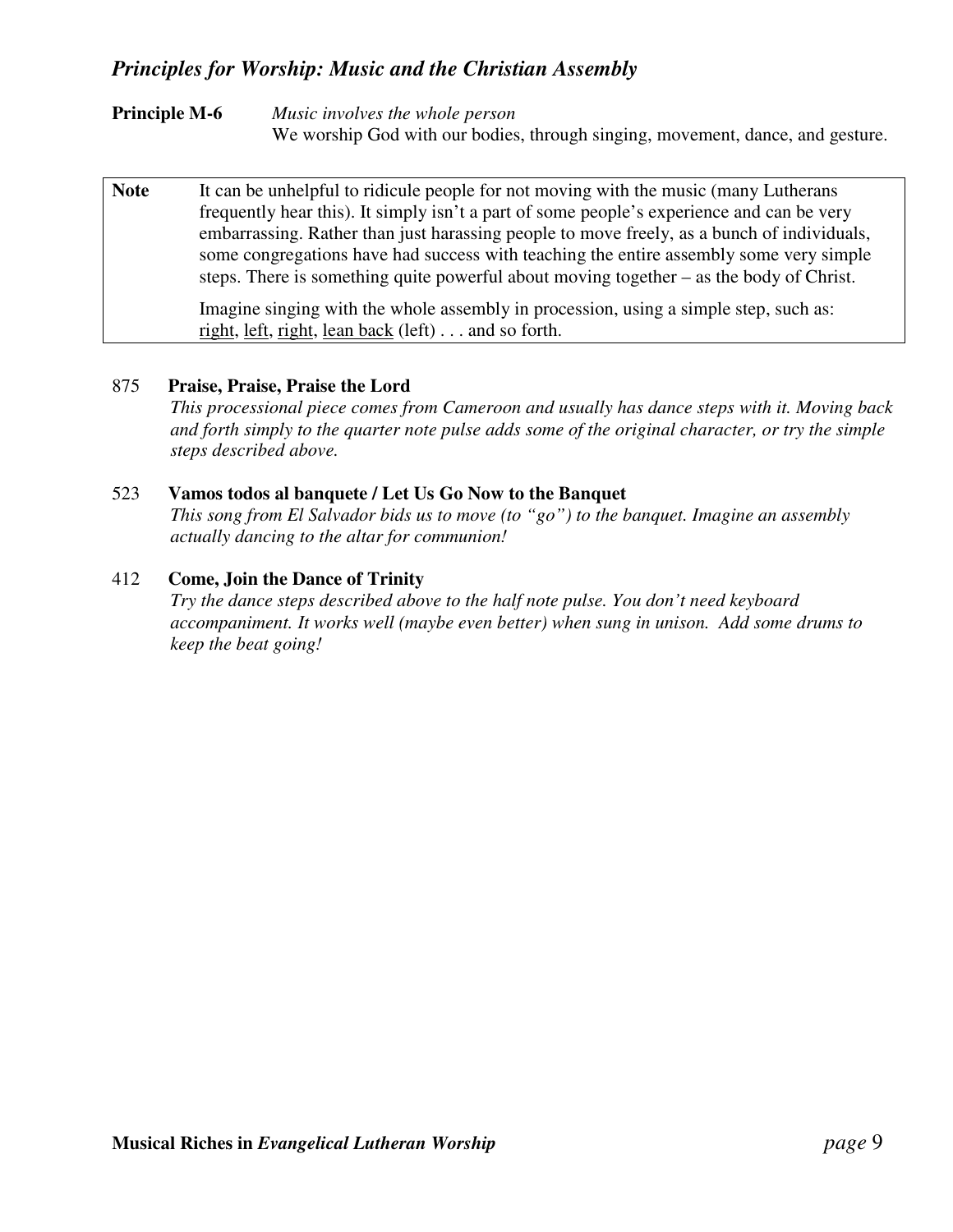# **Principle M-7** *Music serves the word of God* Music serves the word of God by bearing it in audible patterns and forms. Music proclaims and illuminates God's word, helping it resonate in the hearts and memory of the community and the individual.

Background M-7A "The gift of language combined with the gift of song was only given to human beings to let them know that they should praise God with both word and music, namely, by proclaiming God's word through music and by providing sweet melodies with words." (Martin Luther)

**Note** Luther was chief among the Reformers for encouraging the people of God to participate in the proclamation of God's word. Therefore, Lutherans have the hymn of the day in our liturgy, when we stand to sing a theologically strong hymn together with nothing else going on. Those who select this hymn for their assemblies to sing have a profound task. At this point in the service particularly, are we singing the truth – what we really believe – boldly?

#### 317 **Jesus on the Mountain Peak**

This is an example of a text that clearly preaches the gospel for a particular day, in this case, *Transfiguration. Mark Sedio's broad tune interprets the text beautifully, but may be challenging* for once a year use. Perhaps, the choir can sing a stanza or two, with the assembly joining later.

#### 506 **The Word of God Is Source and Seed**

This text sings directly of God's word. Put a little swing in your voice and a hint of jazz in the *accompaniment. This tune will come alive.*

#### 323 **God Loved the World**

*One of the dearest verses of Scripture is enlarged and enriched by singing the text with this grand English tune. This text comes is always appropriate during Lent, but may fit elsewhere in the year as well.*

#### 383 **Christ Is Risen! Shout Hosanna**

We have so many Easter hymns that is may be hard to imagine learning a new one. But, give this *a chance. This text, by Brian Wren, uses fresh contemporary images. The tune, by Thom Pavlechko, interprets the text beautifully.*

#### 812/813 **Faith of Our Fathers**

*Some beloved hymns may include images or phrases that are uncomfortable for some worshipers, yet the hymn is important enough to stay in the church's repertoire. Here is an example of the original text remaining (812) with an adapted and updated version of the text included also (813).*

| Other examples of this are: 864/854 |         | Praise, My Soul, the King/God of Heaven |  |
|-------------------------------------|---------|-----------------------------------------|--|
|                                     | 858/859 | Praise to the Lord                      |  |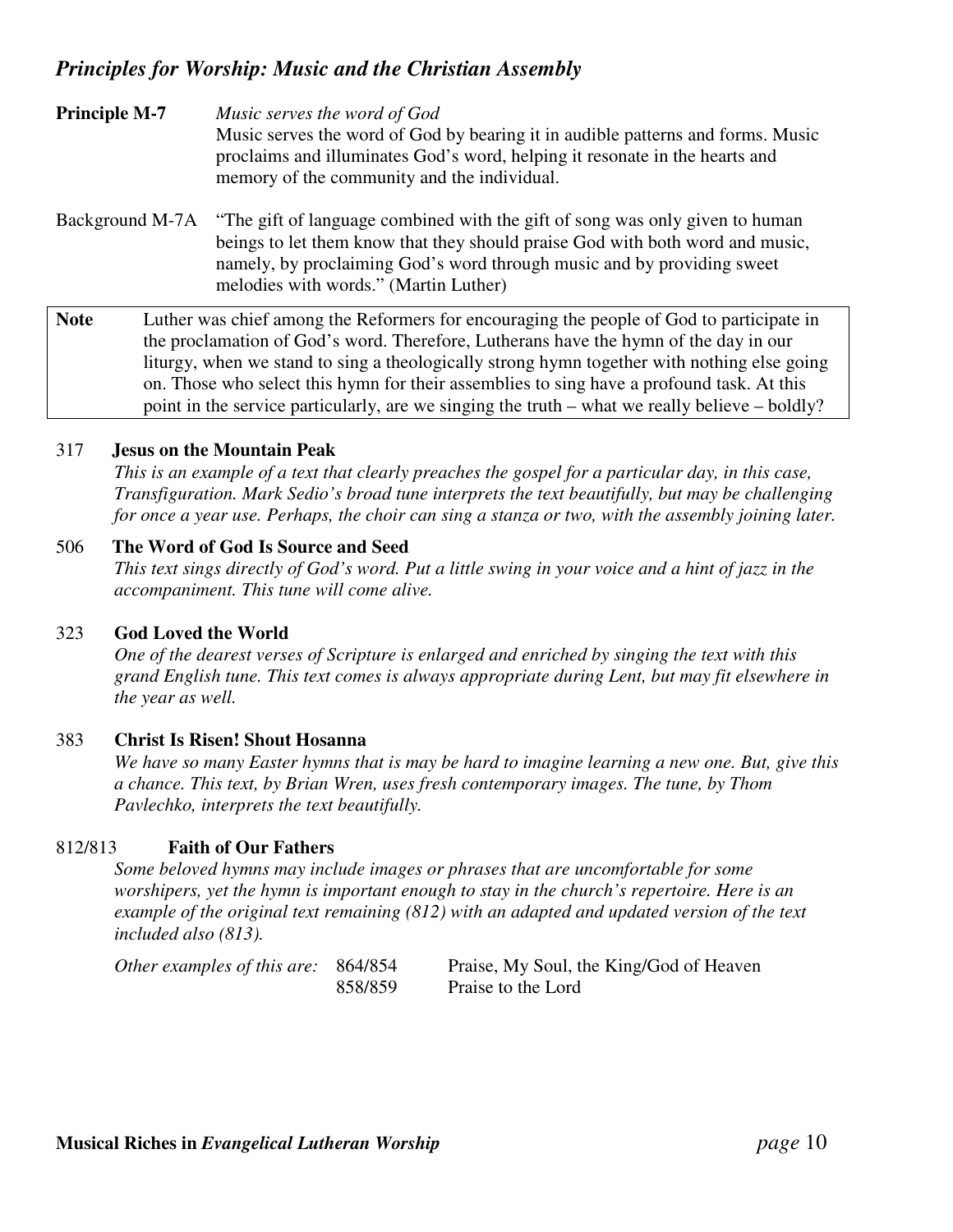### 343 **My Song Is Love Unknown**

*Some hymns included phrases or images that, although subtle, shape our thinking and form faith* in a way that may not be helpful. A few small changes in this text make it clear that we are all *complicit in Christ's death, a truly Lutheran way of understanding the Passion.*

### 791 **We Sing to You, O God**

*One of the goals of ELW was to enlarge and enrich the amount of biblical images used in the hymns and songs of the church. This excellent text by Gracia Grindal brings us the images of* God as "Rock" and "eagle." In ELW, it is set to the same tune as "My Song Is Love Unknown" *(see above), giving us another opportunity to sing this beautiful tune.*

#### 342 **There in God's Garden**

#### 334 **Tree of Life and Awesome Mystery**

*These two contemporary texts, in very different musical genres, give us valuable images of the cross as the "tree of life" (primarily from John's gospel), rather than speaking of the cross only as an instrument of death.*

**Note** At this point, while we're focusing on God's word and, soon, on the sacraments and prayer, it is good to point out that if you desire to spend more time on the liturgical music in *ELW* (rather than hymns and songs), that portion of the *ELW* introductory material has been included here, beginning on page 20.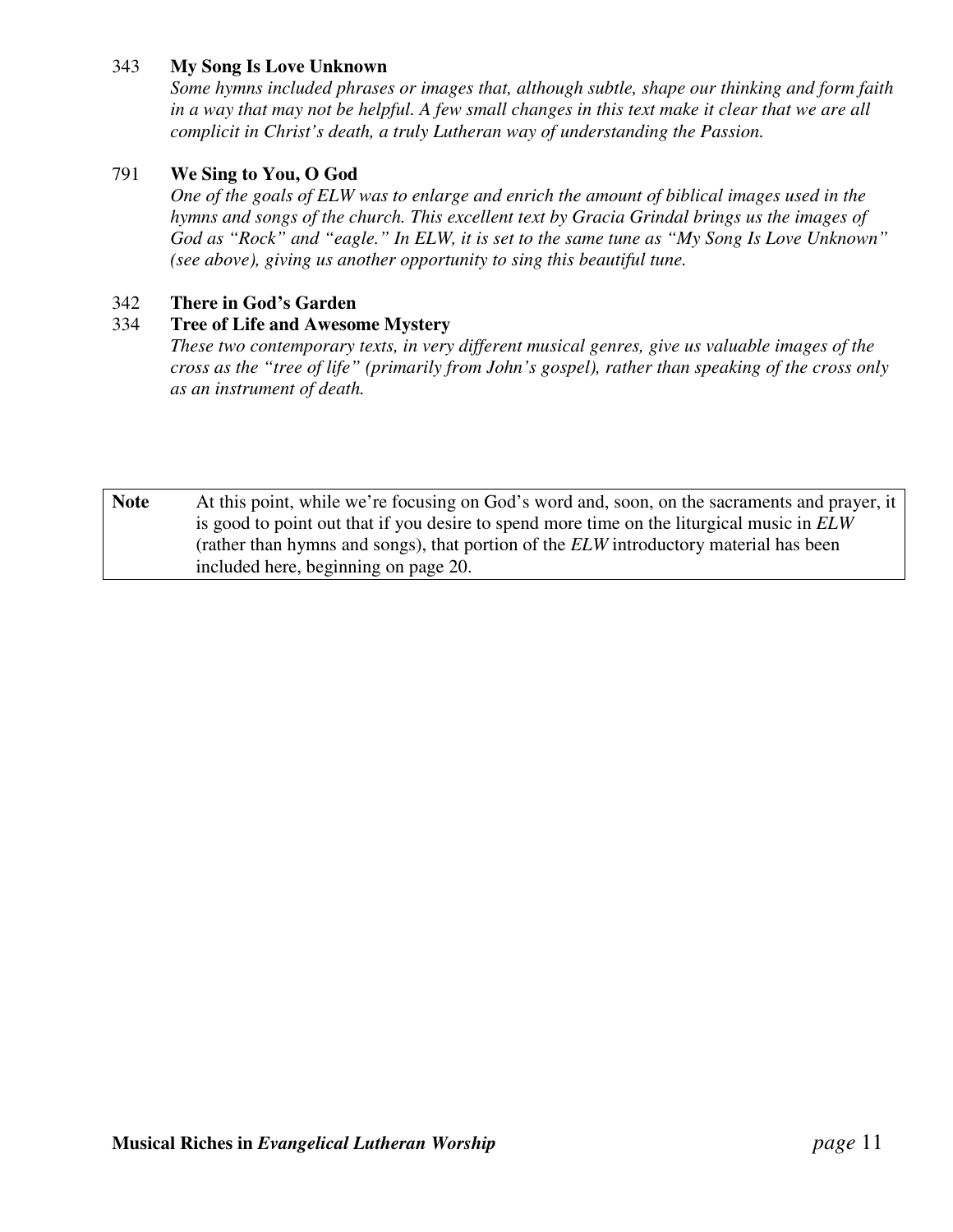**Principle M-8** *Music serves the sacraments*

Music surrounds and serves the celebration of the sacraments. As part of God's creation renewed in Christ, the people of God sing around the elements, words, and actions that bear God's grace.

Note At this time we look primarily at hymns and songs that are about sacraments or may be used liturgically in the sacramental portions of the liturgies. See the note on the previous page if you are interested in exploring the liturgical music in *ELW.*

#### 330 **Seed That in Earth Is Dying**

*Although in the Lent section, this expansive and beautiful hymn may be sung anytime holy* communion is celebrated. It is especially appropriate as the table is set for God's feast. Try it in that liturgical use for an entire season of Lent one year, and they'll know it well! Both text and *tune are by contemporary Norwegians.*

#### 181-188 **Setting the table songs**

*Many have been confused by the new rubric (see page 128 under* Offering) *about music to be sung during or after the offering and as the table is prepared for communion. The rubric is now very fluid, allowing for a variety of practices at this point in the service. An appropriate hymn may be sung (see "Seed That in Earth Is Dying" above), but some of the familiar texts and melodies are still available in the service music section (#181-188).*

#### 336 **Lamb of God**

*This contemporary song from popular songwriter and singer, Twila Paris, expands on the historic "Lamb of God" in the holy communion liturgy.*

#### 468 **Around You, O Lord Jesus**

*This lovely Swedish hymn was in the Commitment section in* Lutheran Book of Worship *and was nearly lost by many congregations. It has been moved to the Holy Communion section where it may receive the attention it deserves.*

#### 475 **Lord, Enthroned in Heavenly Splendor**

This is another example of a hymn being moved to a different section. In LBW, this hymn was in the Christ the King section, causing it to be sung, at most, once a year. But read the text – it's *perfect for holy communion any time of year, and a fine example that communion hymns do not need to all be quiet and meditative. It's a joyful feast!*

#### 459 **Wade in the Water**

*This energetic spiritual may be perfect as your people gather around the baptismal font. A strong singer can sing the leader parts and the assembly responds – no book needed!*

#### 211 **You Have Put On Christ**

*The baptismal liturgy and related rites (Welcome, Affirmation, etc.) suggest possible moments for musical acclamations. This is one such example, among others (209-216).*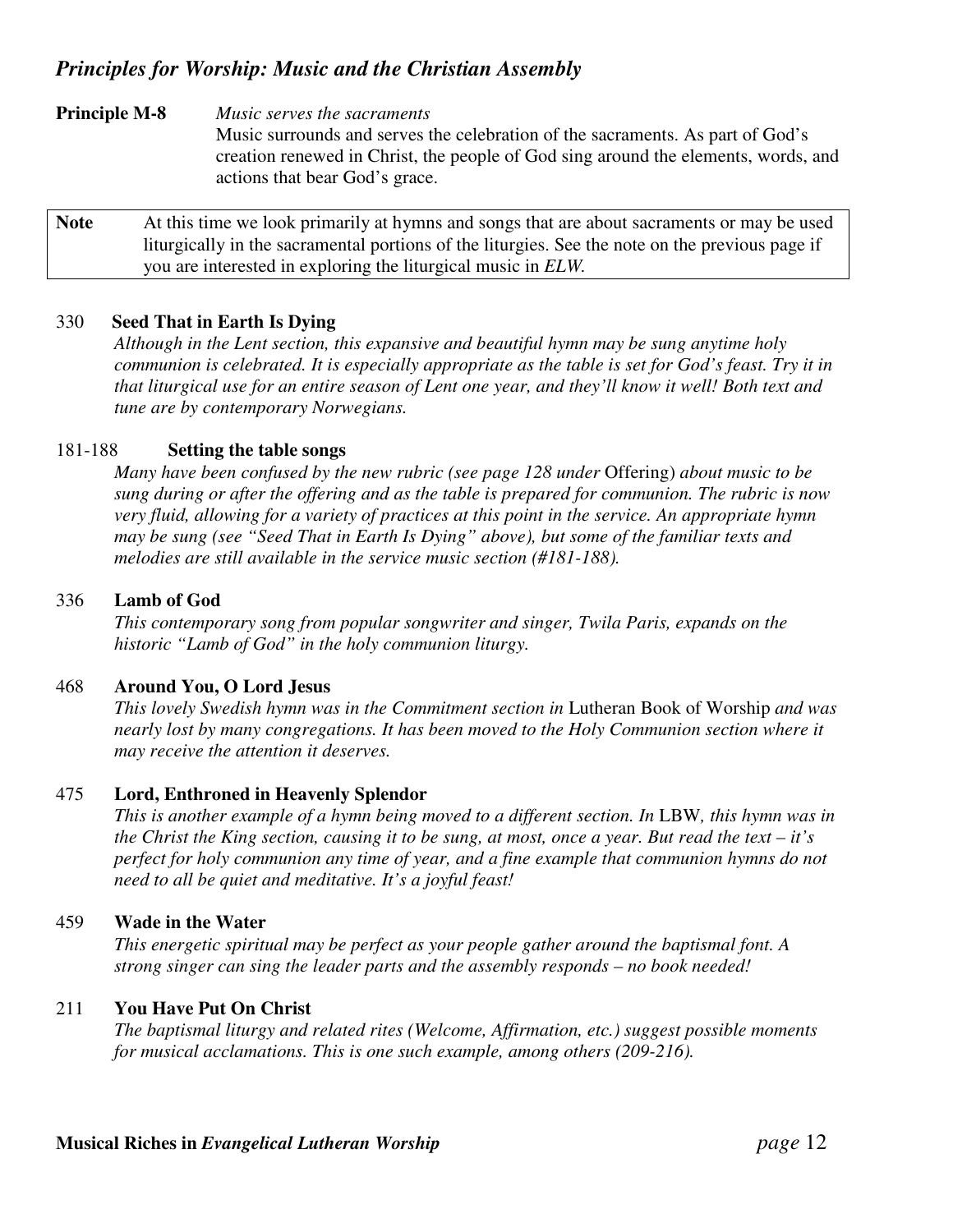- **Principle M-9** *Music shapes and surrounds prayer* Music in worship carries the assembly's prayer beyond words alone. Music shapes, nurtures, and assists the prayer of God's people.
- Application M-9B . . . The sung prayer of the ecumenical community of Taizé is an example. careful thought and preparation stir the winds of creativity and strengthen the assembly's prayer.
- Note The various services in *ELW* all include prayer which may take a variety of forms. One possibility is to sing an appropriate refrain between petitions, in place of the usual spoken responses (such as "hear our prayer" or "Your mercy is great.")

### 178 **Hear Our Prayer**

*This is one beautiful example of a prayer response in the Service Music section. Others are below it at #179 and 180.*

*Several other examples are among the hymns and songs:*

#### 751 **O Lord, Hear My Prayer**

#### 752 **Lord, Listen to Your Children Praying**

**Note** Other hymn texts are *about* prayer.

#### 746/747 **Our Father, God in Heaven Above**

*This is the classic Martin Luther hymn based on the Lord's Prayer. The original (with its nine stanzas) is at #747. An abridged version is at #746.*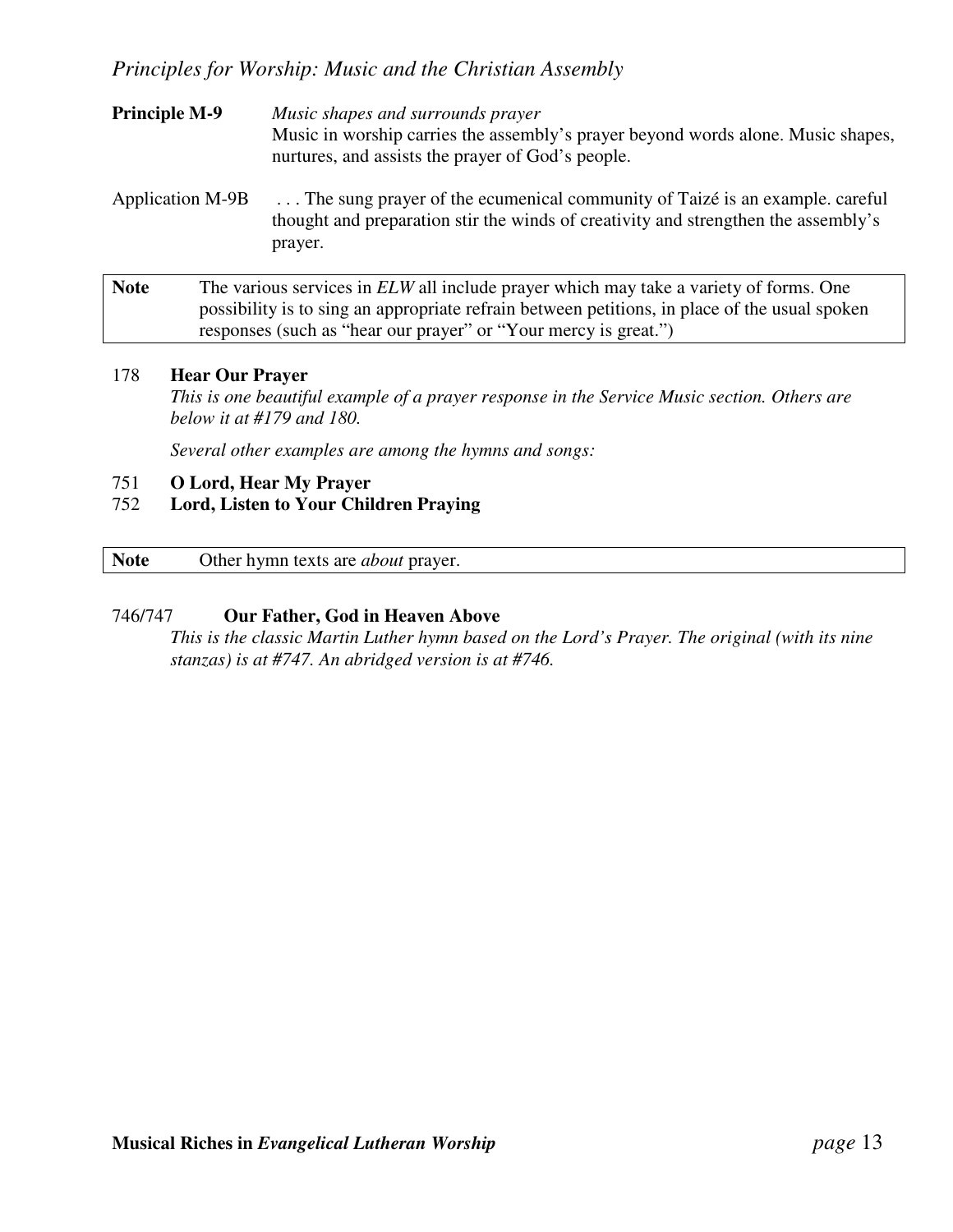**Principle M-14** *Music serves the unity of the church* The church's song embraces traditions from other times and places throughout the world as well as the particularity of a specific congregation in one time and place.

Application M-14B Worship is strengthened when music spans the generations and honors the faithfulness of people in a variety of locales. A rich and varied set of songs guards against a tendency to reflect a limited view of God, ourselves, and the church.

#### 647 **Glorious Things of You Are Spoken**

*This sweeping Welsh tune, BLAENWERN, has been voted the favorite hymn tune of the British people on several occasions. (Yes! They do take such surveys.) Now we can learn this tune, set to a familiar text, and share in their love of it.*

#### 730 **Lord Our God, with Praise We Come Before You**

*This is a beloved old tune among the Norwegian people. It became known to many in this country through the movie,"Babette's Feast." Now we can learn this tune and share in their love of it.*

*Those who pay attention to interesting poetic devices will love the internal rhymes:*

| stanza 1 | endeavor            | ever   | never      | forever  |
|----------|---------------------|--------|------------|----------|
| stanza 2 | races               | traces | spaces     | embraces |
| stanza 3 | transcending ending |        | descending | ending   |

### 844 **Louez l'Eternel / Praise to the Lord**

#### 808 **Jésus, je voudrais te chanter / Lord Jesus, You Shall Be My Song**

*Evangelical Lutheran Worship is also the primary worship resource for the Evangelical Lutheran Church in Canada. These two beautiful hymns are gifts to us from our Canadian friends.*

#### 192 **Holy, Holy, Holy**

*This example is by Richard Proulx, a beloved and ecumenically well-known composer of liturgical music. This particular setting of the Sanctus is sung frequently in many denominations and traditions. It is good for us to know music like this as we venture into ecumenical worship settings.*

#### 344 **All Glory, Laud, and Honor**

*Here is an example where a one beat difference puts us in sync with most other churches that sing this hymn. The opening note was a half note in* LBW.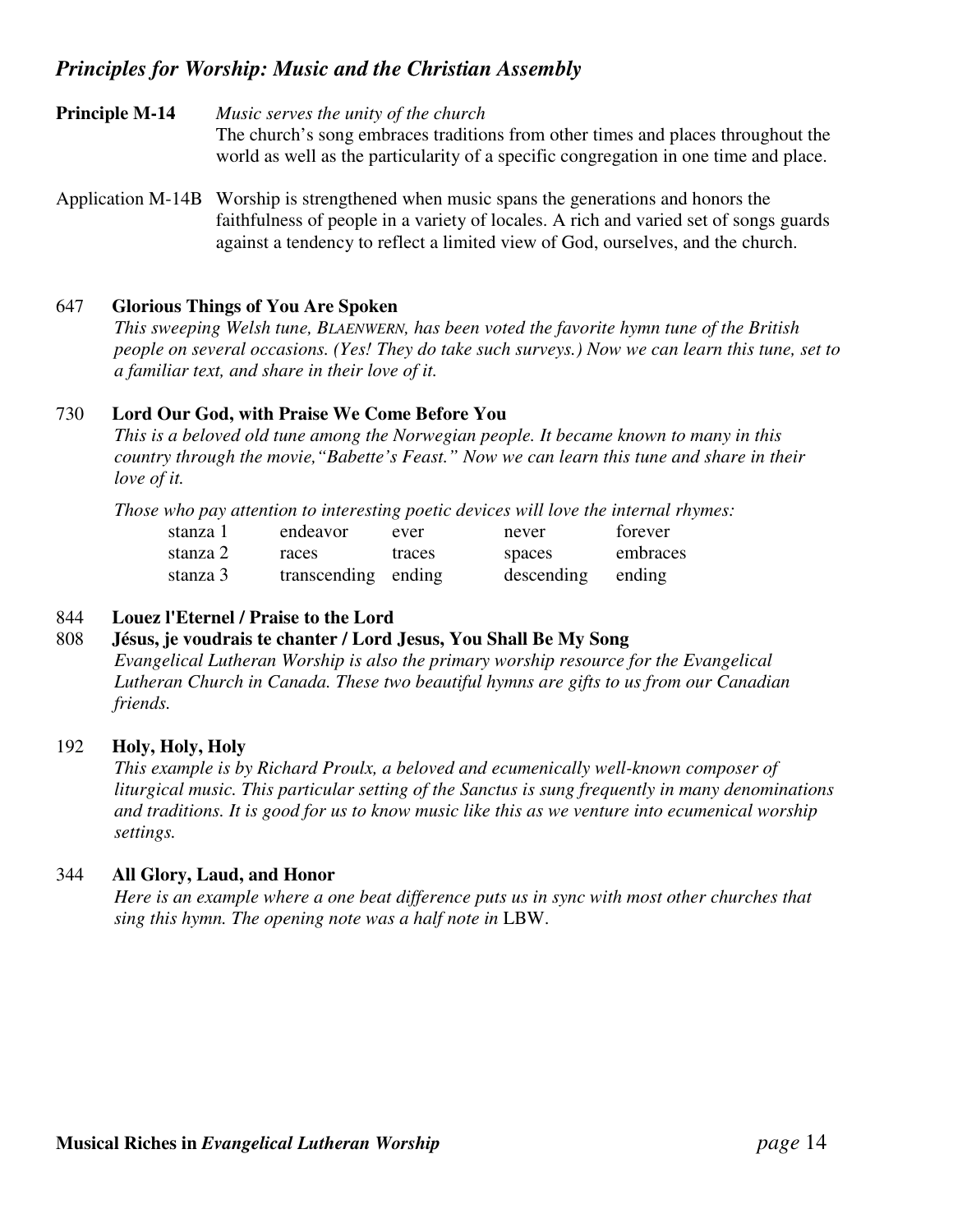- **Principle M-15** *Music expresses cultural diversity* Music of many cultures, revealing the wonder of creation in its great variety, is available for use in worship.
- Application M-15D A respect for other cultures is crucial when using music that arises from outside one's own cultural context. An informed use of music from another culture will include learning what one can about techniques, Background, and history of that music and its people. Such a use can never replicate the original context, but seeks to find an authentic expression in the gathered assembly in which it finds itself. Music for worship honors and includes gifts arising from the global body of Christ, including music from historic western traditions as well as the emerging music of new composers from every part of the earth.
- Application M-15E In some worshiping communities, music written within the community itself for local use may be appropriate. The breadth of the church is expressed when local music is balanced with music from other expression of the church.
- Note Part of the challenge to sing music from cultures not our own, and to do so with integrity, is simply knowing something about the musical style and appropriate "performance practice." The *Musician's Guide to Evangelical Lutheran Worship* is designed to help with that situation, providing help for every piece of music in *ELW.*
- 271 **Jeg er så glad hver julekveld / I Am So Glad Each Christmas Eve**
- 281 **Stille Nacht, heilige Nacht! / Silent Night, Holy Night**

#### 364 **Mfurahini, haleluya / Christ Has Arisen, Alleluia**

*These are but a few examples of hymns that appear in* ELW *with at least one stanza of their original language. Even if the original language is not sung, but only seen, it is a tangible sign of the cultural diversity that exists in the church.*

## 887 **This Is My Song**

*Christ's church extends beyond the boundaries of any one country, so it is important for* Christians to sing of God's blessings to all nations. This unique text, set to a familiar tune from *Finland, does exactly that.*

**Note** The indexes in the *Hymnal Companion to Evangelical Lutheran Worship* contain comprehensive lists of the cultural origins of tunes and texts. What's listed here is just a sampling.

## **AFRICA**

#### 364 **Christ Has Arisen, Alleluia**

*A festive addition to the Easter repertoire. Sing rhythmically, in harmony, and with no instrumental accompaniment, if possible.*

### 708 **Jesu, Jesu, Fill Us with Your Love**

*This gentle song serves well on Maundy Thursday and any time that a reminder to be a servant to others is needed.*

#### **Musical Riches in** *Evangelical Lutheran Worship page* 15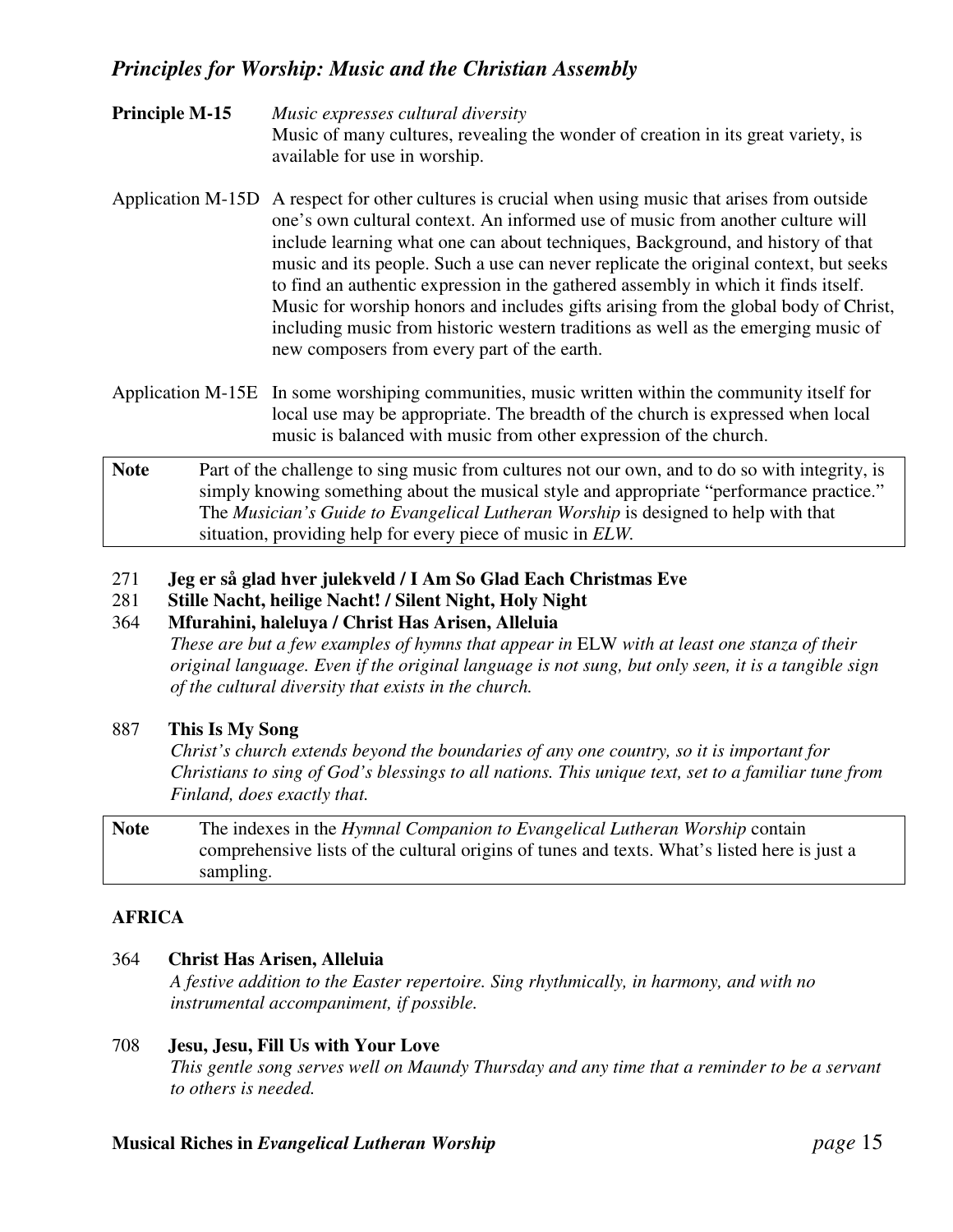# **ASIA**

#### 530 **Here, O Lord, Your Servants Gather**

*This lovely Japanese text and tune is very useful late in the Easter season and throughout the year, as well. Sing unaccompanied or with very light accompaniment.*

#### 852 **Golden Breaks the Dawn**

*This tune is adapted from a traditional Chinese melody. If possible, sing without the keyboard accompaniment so it doesn't slip into our ears as a western harmony.*

#### **EUROPE**

#### 291 **Let Our Gladness Have No End**

*So much of the familiar repertoire in our hymnal has origins in Europe that few of those hymns are listed here. This Bohemian tune is an example, however, of a melodic change being made* that puts this music back in its original form. The raised  $4^{th}$  (B-naturals) in the first line may *sound a bit unusual at first to our western ears, but they are characteristic of the eastern European folk tradition. This is a jaunty little tune. The raised 4 ths adds character!*

#### 524 **What Is This Place**

We don't have many hymns from the Netherlands, but this is a fine example of a Dutch text and *tune. The image of the church being wherever the body of Christ is gathered is powerful. Sing boldly and, if possible, in harmony.*

### **LATIN AMERICA**

#### 646 **La paz del Señor**

*It is very important for American Christians to expand their worship vocabulary by singing in different languages, especially Spanish, as our country (and the church, if we hope to survive) continues to become more diverse.*

#### 583 **Take My Life, That I May Be**

*Sometimes, adding a different tune to a familiar text can make the meaning of the words come alive. Consider this syncopated Spanish tune. What a joy to sing! The familiar tune is also included in* ELW *at #685.*

#### **NORTH AMERICA**

**NOTE** So much of our familiar hymnody is from the United States that few are listed here. (Several Canadian examples are listed at Principle M-14.) It is important to note, however, that there is an enormous variety of pieties and musical styles within our own country and our own church.

#### 841 **Lift Every Voice and Sing**

*This hymn is very important to the African American experience in this country and, therefore, should be known and sung by all. It was in* LBW, *but it is now set to a more familiar harmonization. Do not rush this strong tune. Take time for all those important syllables to speak clearly and to feel the inner rhythms.*

#### **Musical Riches in** *Evangelical Lutheran Worship page* 16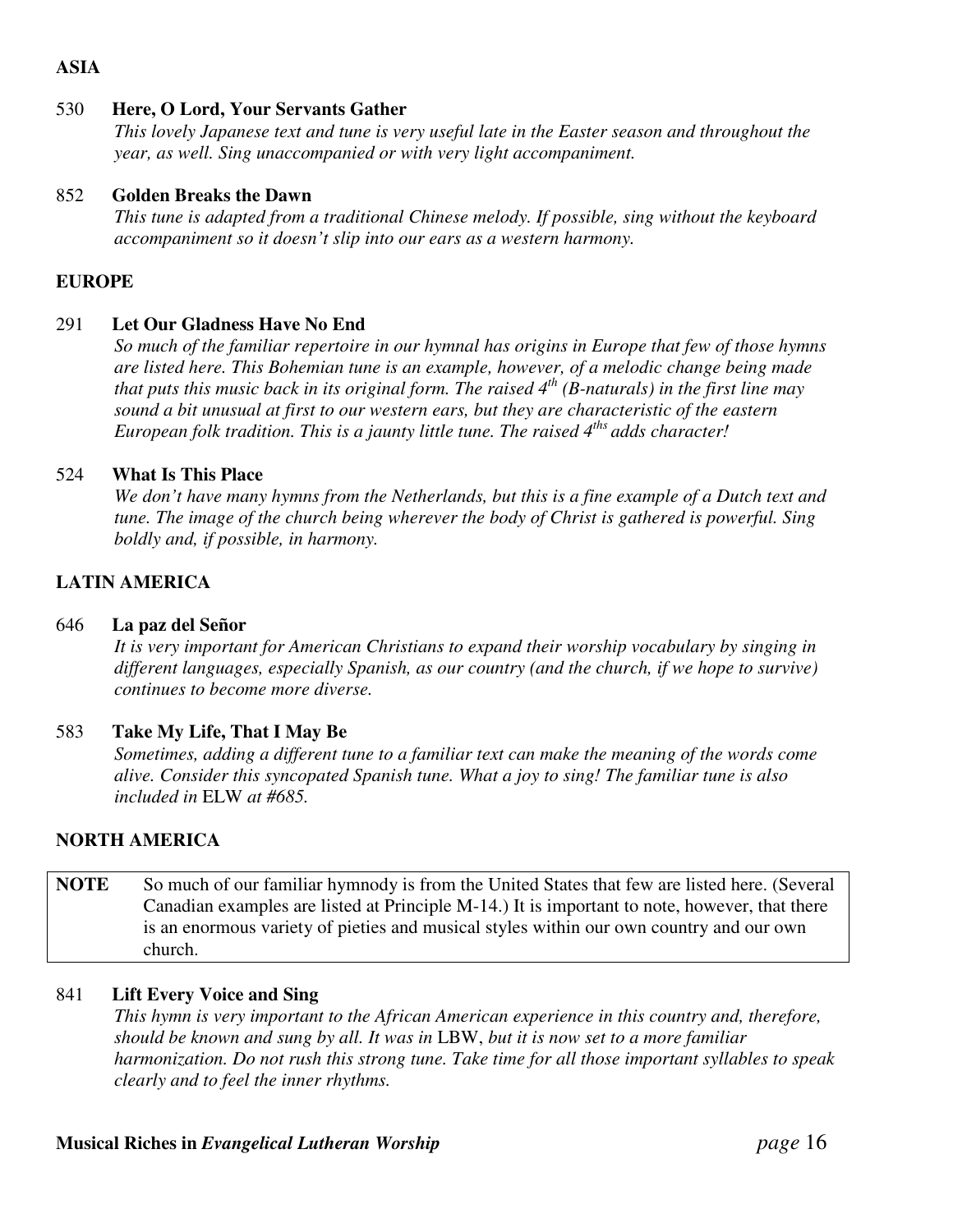- **Principle M-16** *Music is related to healing and wholeness* Music engages the whole community and the whole person.
- Application M-16D Music can be a means of healing and reconciliation. By the power of God's Spirit, music can encourage and sustain health. By bringing to voice the needs for healing, the community is called to forgiveness and reconciliation. Facing the needs for healing in a congregation and in the lives of its members is also an act of seeking justice.
- Application M-16E Though not always easy, the singing of lament (a characteristic of many of the psalms) expresses a healthy honesty before God. Composers, congregations, and worship planners are encouraged to explore the use of songs of lament.

**Note** The categories of "healing" and "lament" are new to *ELW,* honestly acknowledging the whole of the Christian life.

### 704 **When Pain of the World Surrounds Us**

This song is honest about the presence of pain in our lives and our world, but calls us to "follow" *Jesus and let God's healing flow through us."*

### 617 **We Come to You for Healing, Lord**

*This text of healing, set to a familiar tune, was penned by beloved Lutheran pastor, Herman Stuempfle, who spent much of his career as professor, dean, and president of Gettysburg Seminary.*

#### 792 **When Memory Fades**

*Poet Mary Louise Bringle wrote this powerful and honest text as a pastoral response to Alzheimer's disease.*

#### 788 **If God My Lord Be for Me**

*This hymn may often be overlooked because of the challenging tune. But read the text. It is a strong text and tune, singing right in the face of despair.*

#### 219 **Healer of Boundless Compassion**

*Many congregations are offer services of healing. Simple, repetitive refrains, can be sung easily, without a book in hand, as worshipers move forward to receive the laying on of hands and anointing with oil and prayer. This is one beautiful example. Others are at #218, 200, and 221.*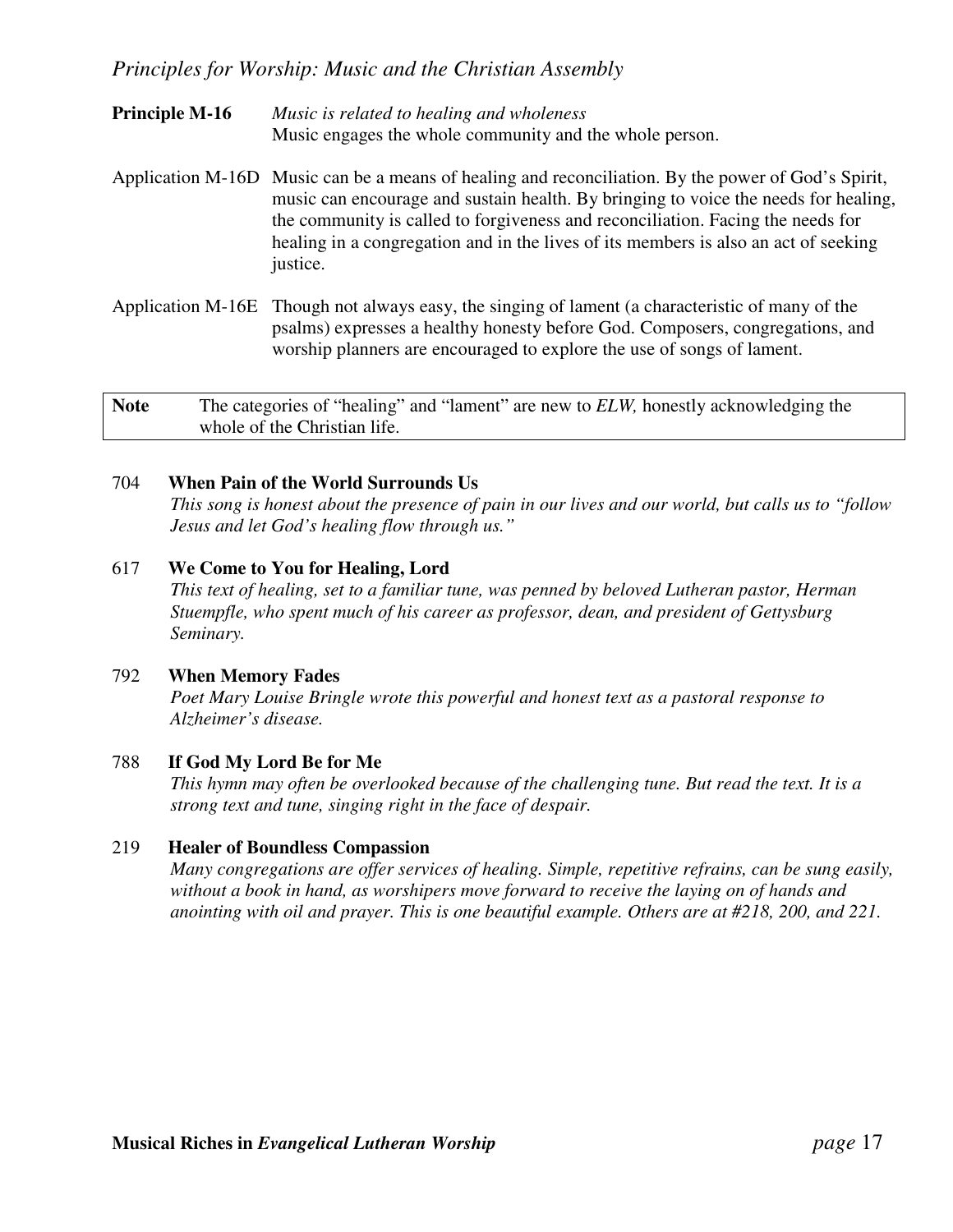### **Principle M-17** *Music serves God's mission*

The assembly is gathered and sent out in song, bearing the witness of Christ to each other and all they encounter. Through music, the Holy Spirit empowers the assembly to participate in God's mission to the world.

**Note** Making the connection between worship and God's mission in the world is a primary goal of the Partners in Evangelical Worship project.

#### 546 **To Be Your Presence**

*This powerful text by Delores Dufner says it all: "To be your presence is our mission here." The ELCA says the same thing another way: "God's work. Our hands." In* ELW *this text is set to the tune ENGELBERG, another excellent example of two texts to one tune (see "We Know that Christ Is Raised").*

#### 547 **Sent Forth by God's Blessing**

What a difference one letter can make! In the  $7<sup>th</sup>$  line of the first stanza, the word "invite" (in LBW) has been restored to the original, "incite." Yes, God's grace does invite us to work in the *kingdom, but "incite" provides a much more powerful and active – a more Lutheran – understanding of how God's grace works. How wonderful that this text was written by a Roman Catholic.*

#### 672 **Signs and Wonders**

*This delightful text by Susan Palo Cherwien imagines the mission of God in the world as a circle* dance to which we are invited to join with Mary, the holy Trinity, and all of God's people. It is *set to the dance-like Genevan tune that is familiar with the text, "Comfort, comfort, now my people."*

#### 661 **I Love to Tell the Story**

*Hymns about telling God's story to the world have been with us for a long time and are much beloved. This one has had the older version of the refrain restored ("'twill be my theme in glory.").*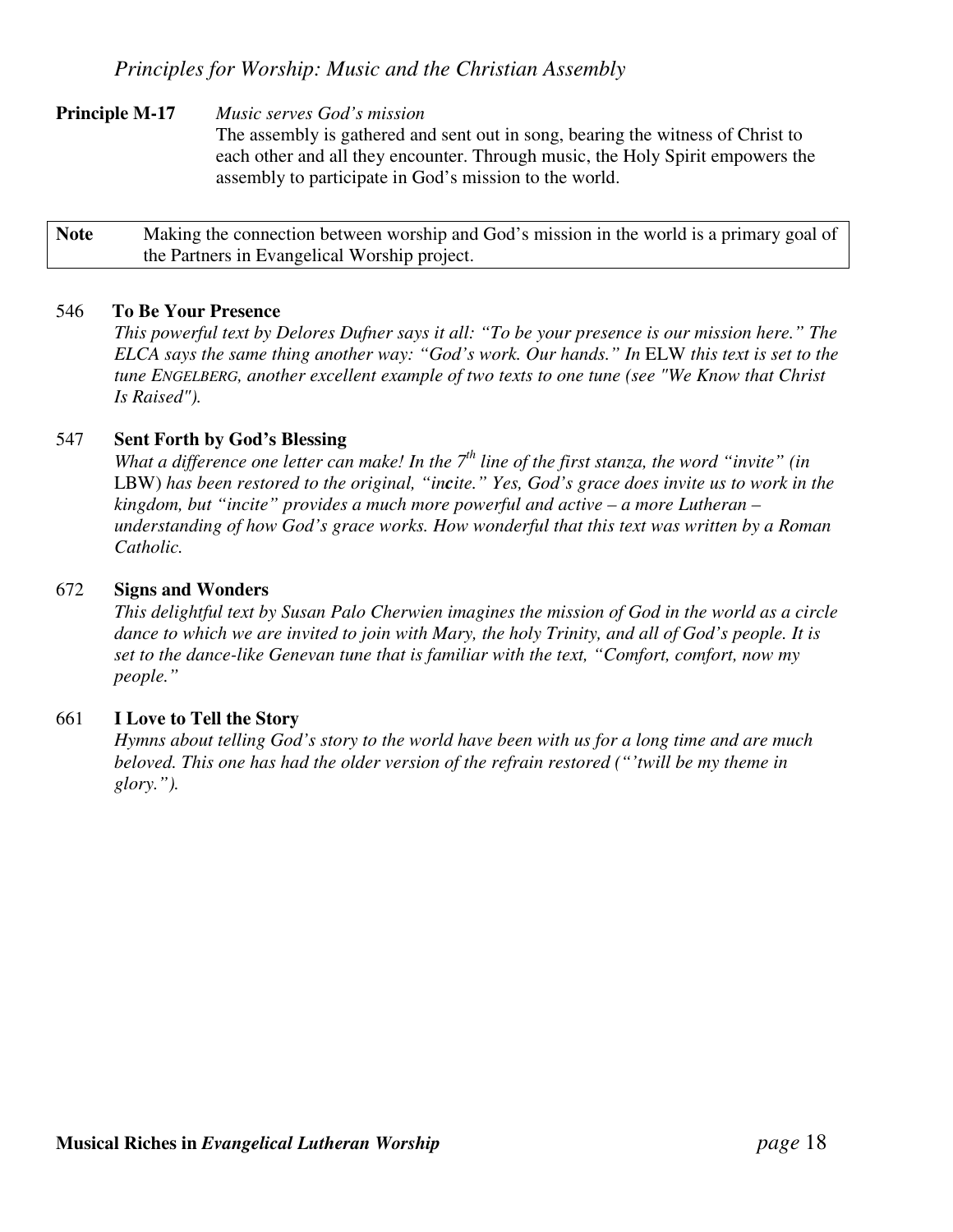- **Principle M-18** *Music proclaims justice and mercy* Music bears the biblical word of justice and mercy.
- Application M-18E Christians recognize that there is much injustice in the world and yet maintain that God intends a just and orderly creation. In its ability to form community, music in worship enables us to more adequately address issues of justice and mercy in the world. In the midst of injustice and human brokenness, music in the assembly by God's grace can break open a space that helps us perceive God's design for a new creation.

**Note** *ELW* includes many texts that focus on justice and peace in the world. This is just a small sampling of the riches in this particular area.

### 721 **Goodness Is Stronger than Evil**

*Archbishop Desmond Tutu's powerful text is set to music by Scottish pastor and song leader, John Bell. If sung boldly, this refrain always gets louder and more confident each time it is repeated. Thrilling!*

### 641 **All Are Welcome**

*Marty Haugen has provided the church with many memorable texts and tunes. This particular one provides a radically inclusive vision of the church, set to an easily learned melody*.

#### 651 **Oh, Praise the Gracious Power**

*This bold tune supports a bold text, proposing a vision of a world steeped in justice for all. Watch the syncopation at the beginning of the refrain. It may take you by surprise the first time, but sustains the strength of the text well.*

#### 710 **Let Streams of Living Justice**

This exquisite text is another gift from Canada, set to the stirring tune by Gustav Holst, from the *"Jupiter" movement of his orchestra work,* The Planets.

### 715 **Christ, Be Our Light**

*The minor key of the verses interprets the honesty of this text, balanced with the brightness of G major, as Christ is proclaimed as the light shining in the church.*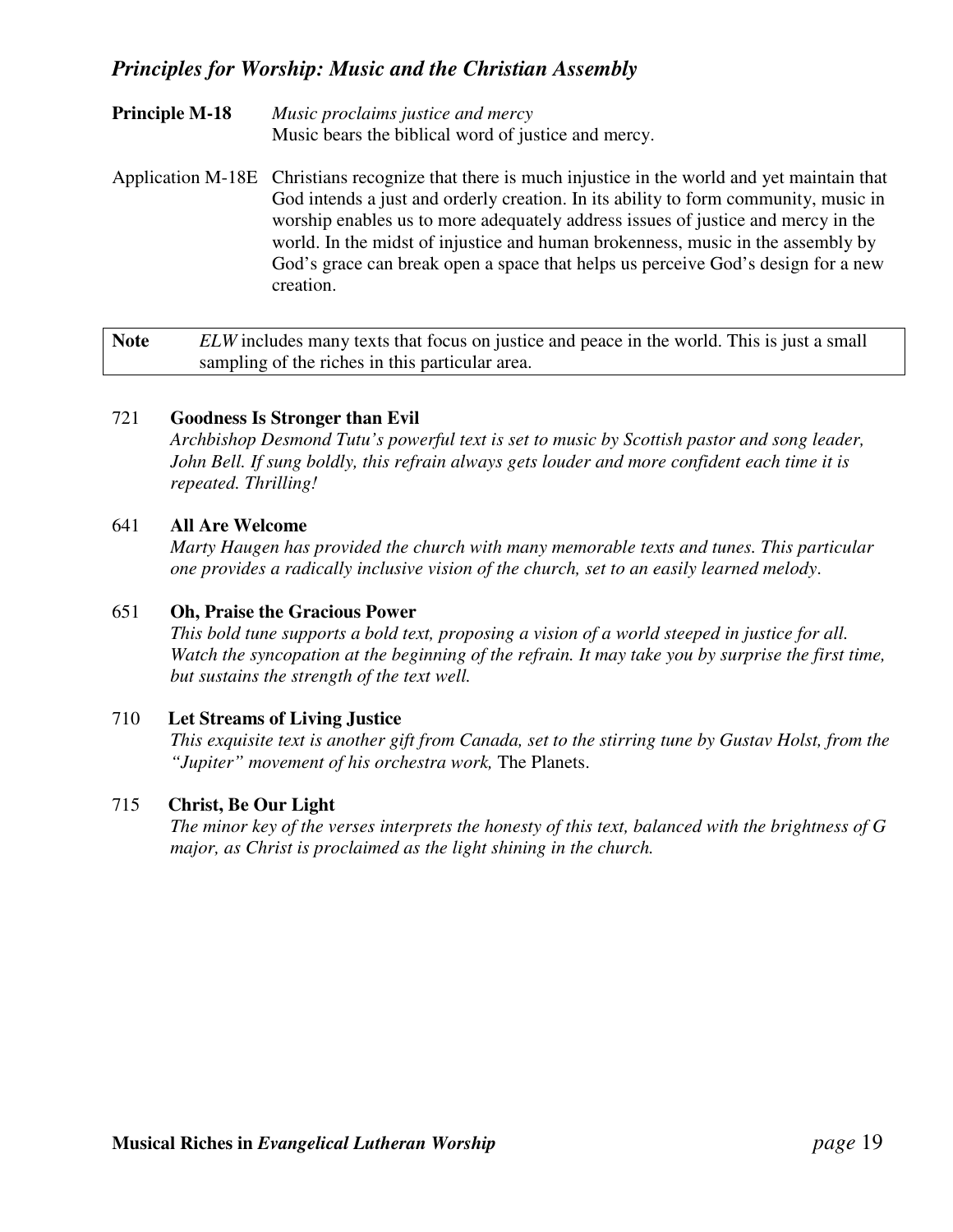| <b>Note</b> | If you are interested in spending more extensive time looking at the liturgical music in ELW,       |
|-------------|-----------------------------------------------------------------------------------------------------|
|             | the following adaptation of that portion of the <i>ELW</i> introductory materials is provided here. |

#### #167 **Now the Feast and Celebration**

*This is an example, from the Service Music section, of an alternate Canticle of Praise. It is well-loved by many who have sung liturgical setting,* Now the Feast and Celebration *before. Many movements of that liturgical setting are included in* ELW. *The Service Music section offers a wide variety of individual selections in varying styles and by various composers. This section is for the more adventurous congregations.*

## **COMPLETE MUSICAL SETTINGS OF HOLY COMMUNION**

**Setting One** is a compilation of music by three composers: Mark Mummert, Robert Buckley Farlee, and Thom Pavlechko.

This setting is designed to be led by organ, but works very well with piano.

page 98 Kyrie *The assembly sings the portions in bold.*

page 99 Glory to God

*This through-composed setting of this important canticle can seem daunting, but notice the sections with common melodies and learn them first.*

page 101 This Is the Feast

*This canticle has a refrain that is easily learned by the assembly.* While first learning it, have a soloist or choir sing the verses, with the assembly on the refrain.

page 102 Gospel Acclamation

*After the alleluia refrain, there is a simple tone to which the proper verse for the day (found in the Leaders'Edition) may be sung, or the general verse "Lord, to whom..." is in place.*

page 103 Lenten Acclamation *Notice that the melody is derived from the Kyrie. Both these pieces are likely to be sung during Lent.*

page 107 Great Thanksgiving *The same dialog melody is provided for all settings, making it easier for assemblies and presiders. The keys are different, in different settings, depending on the key of the Holy, holy to follow.*

page 108-109 Holy, holy, holy/Christ has died/Amen *These three pieces are all based on the same melody. Each begins with a three note introduction in the keyboard part. It's important to make the introductions very clear.*

page 112 Lamb of God

page 113 Now, Lord, you let your servant go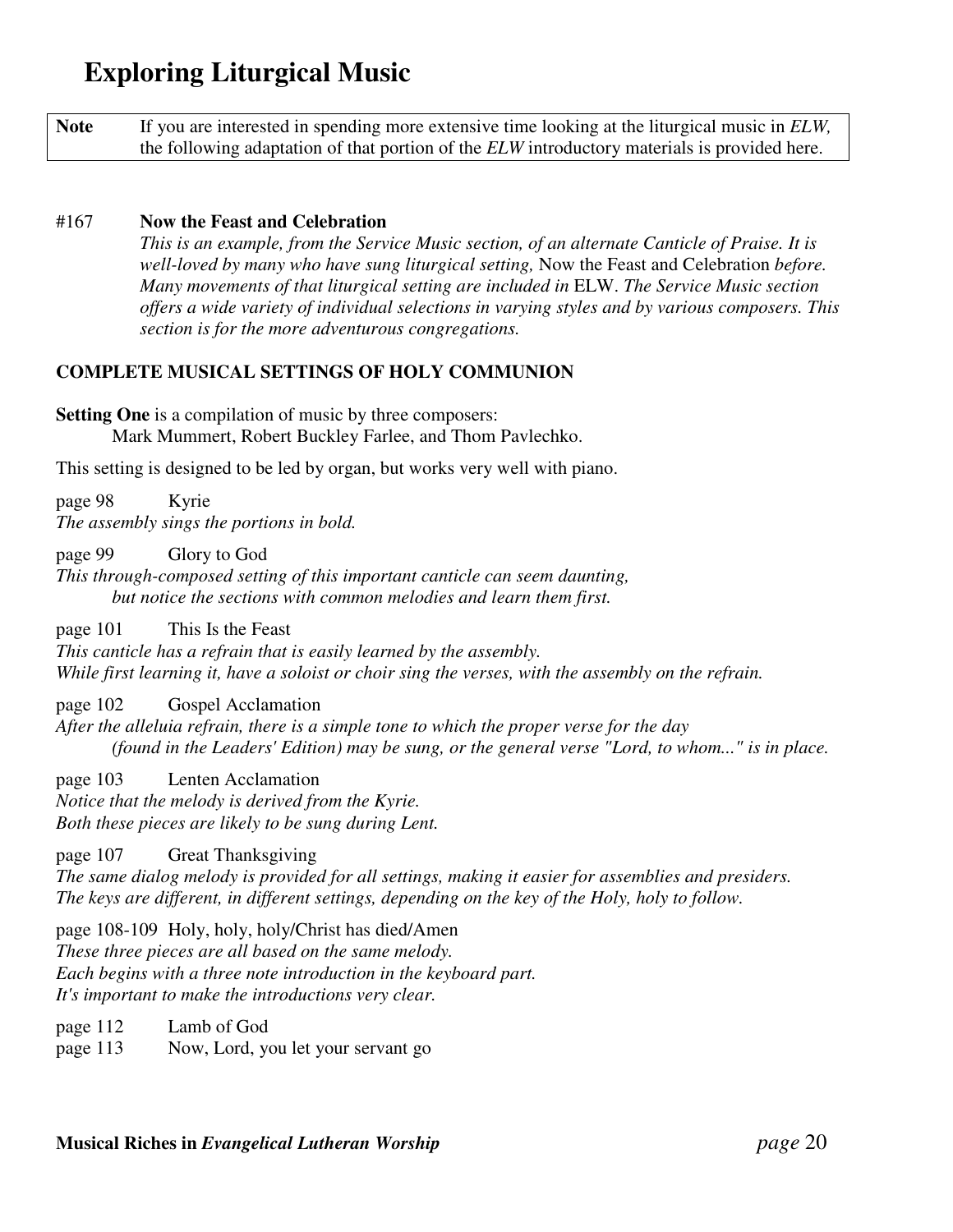**Setting Two** was composed by Marty Haugen.

This setting was designed primarily for piano (and other instruments) but works well on organ.

page 120 Kyrie *Again, the assembly sings the responses in bold type.*

page 121 Glory to God page 122 This Is the Feast *In this setting, these canticles both include a refrain, which makes it easy to teach.* At first, you can have a soloist or the choir sing the verses. All the assembly needs to learn is the refrain. *As it becomes familiar, the assembly can sing the whole thing.*

page 124 Gospel Acclamation *The acclamation works just like the one in the first setting. There is the possibility of singing a verse of scripture appointed for the day, or the general text is in place.*

page 125 Lenten Acclamation *A verse that can be used without Alleluias throughout Lent is also provided.*

- page 130-131 Holy, holy, holy Christ has died Amen
- page 135 Lamb of God Now, Lord, you let your servant

Beginning early in the Renewing Worship process, there was a significant effort to discover one common melody for singing the foundational portions of Holy Communion.

With the help of many congregations that took up this challenge by testing the approach, we discovered that it would be common texts that could unite us even when singing a wide variety of musical styles.

Many people are amazed – even bewildered – that there are 10 settings of Holy Communion, in addition to all the possibilities in the Service Music section. Others are thrilled!

It is likely, and probably wise, that most congregations will only learn a few settings of the liturgy. With historic texts that are repeated week after week, year after year, century after century, the purpose of the music is to carry the text, not to distract from it.

Determining how many settings to learn and which ones will work best in your setting will be a critical decision for each congregation.

# **Musical Riches in** *Evangelical Lutheran Worship page* 21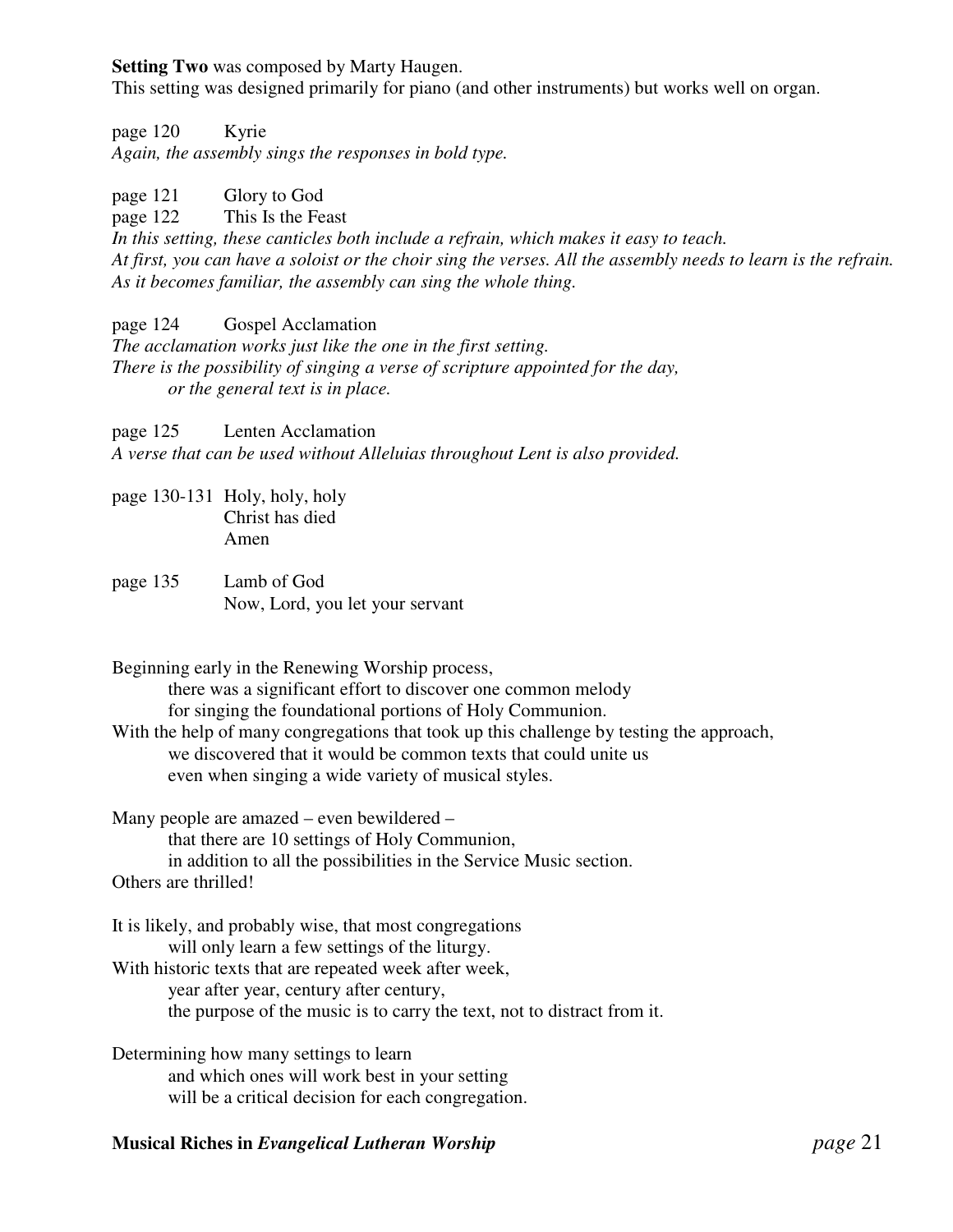**Settings Three and Four** were both brought forward from *Lutheran Book of Worship*

(in LBW, they were settings one and two).

These settings have widespread use across our congregations and may continue to serve you well, especially as you learn new music.

**Setting Five** (page 156), a chant setting, is also brought forward from *LBW.* Although not as widely known as the others,

it is dearly loved and sung regularly in many congregations of this church. As a counter-balance to an increasingly high-tech and complex world,

there is a renewed interest in chant, especially among young people. This setting is definitely worth checking out again. There is one addition to notice.

page 159 All Glory Be to God on High *As an alternative to the chant setting of "Glory to God," a hymn paraphrase of that canticle is provided. It was used by Martin Luther in his German Mass. If sung like a Renaissance dance, it can be a joy to sing.*

**Setting Six** (page 165) includes music brought forward from *This Far by Faith,* our church's African American worship book.

Since most of this music is in a Gospel style,

leading it may be a challenge for some people. On the other hand, it may be just the variety you're looking for.

To get a taste of this setting, try singing these few pieces.

page 167 Glory to God *(Refrain – verse – refrain)*

page 169 This Is the Feast *(Refrain – verse – refrain) Notice that the refrain is always sung twice.*

page 173 Holy, holy, holy

By now you have noticed that Settings  $3 - 10$ 

do not take up as many pages!

This presentation is really driven by the music

and does not include all of the spoken texts

which can be found on other pages or printed in a worship folder.

This new format made it possible to include more settings,

reflecting more of our church's diversity.

It will require careful attention to detail in planning and communication in leading and teaching.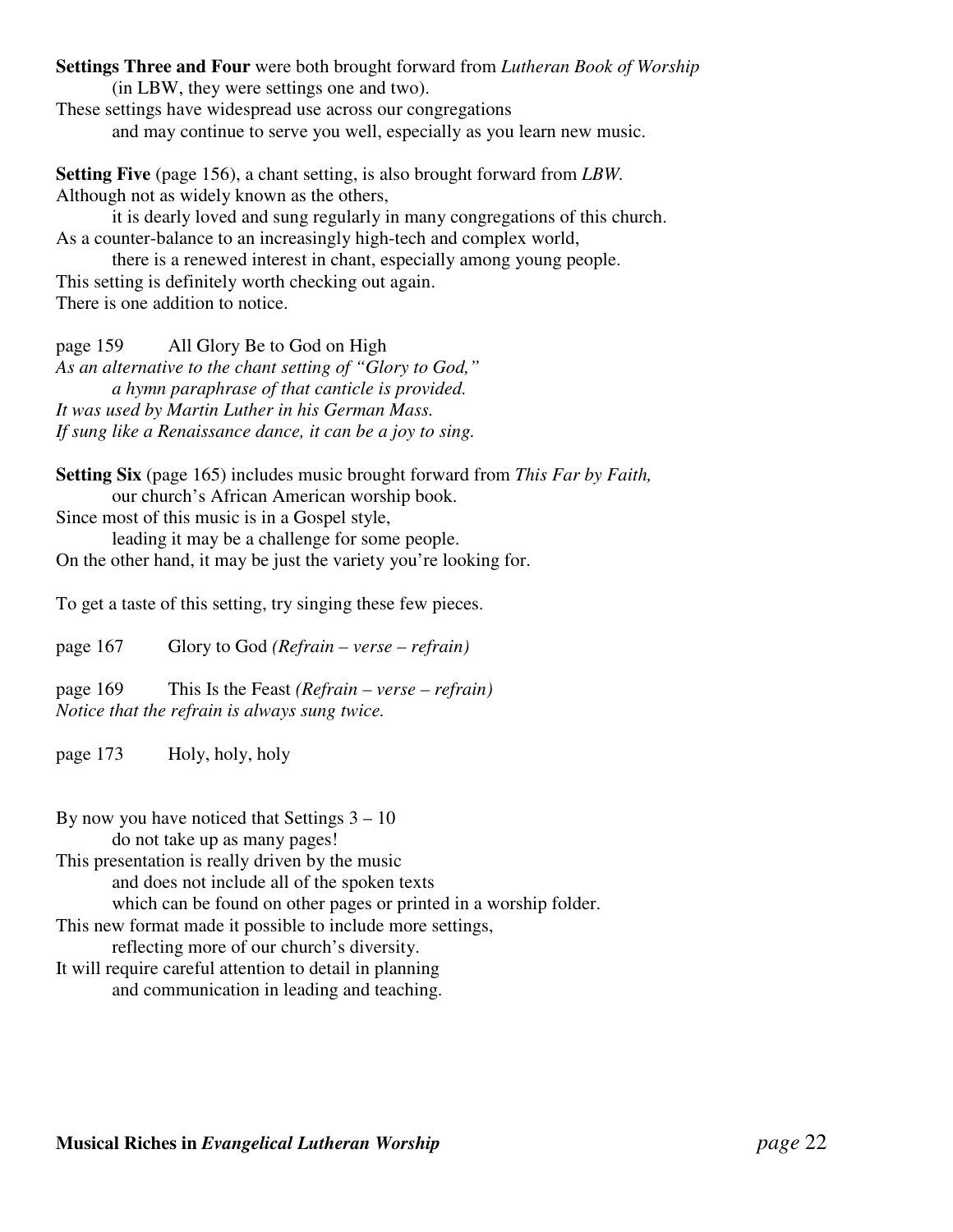**Setting Seven** (page 175) includes music brought forward from *Libro de Liturgia y Cántico,* our church's Spanish language worship book.

You'll notice that both English and Spanish are included for all sung texts.

Trying at least a little Spanish encourages all assemblies

to experience the unity and some of the diversity of the church.

This setting of "Glory to God" is just a portion of the complete text and can be repeated numerous times.

| page 176-177 | Gloria, gloria, gloria                                                      |
|--------------|-----------------------------------------------------------------------------|
| page 179     | <b>Gospel Acclamation</b>                                                   |
|              | The Gospel Acclamation is particular easy since the languages are the same! |

page 182 Lamb of God *This beautiful setting is by ELCA pastor Victor Jortack and sings beautifully in both languages.*

**Setting Eight** (page 184) includes music from a variety of composers, all in contemporary musical styles.

The Kyrie comes from Dakota Road, a Lutheran band in South Dakota. The music for the verses appear in the Accompaniment Edition and are best sung by a soloist or band.

page 184 Kyrie (refrain)

The canticle, "Glory to God" is newly-composed by Dennis Friesen-Carper.

page 185 Glory to God (refrain) *The verses are quite challenging and may best be sung by vocalists in a band.*

page 187 This Is the Feast *Some of you may be able to reach back into your memory to recall this setting of "This Is the Feast" by John Ylvisaker.*

This setting is included on one of the audio discs in the ELW Introductory Kit that every congregation received in September 2006.

For congregations with a contemporary worship service, perhaps led by a band rather than piano or organ, this setting could prove to be valuable.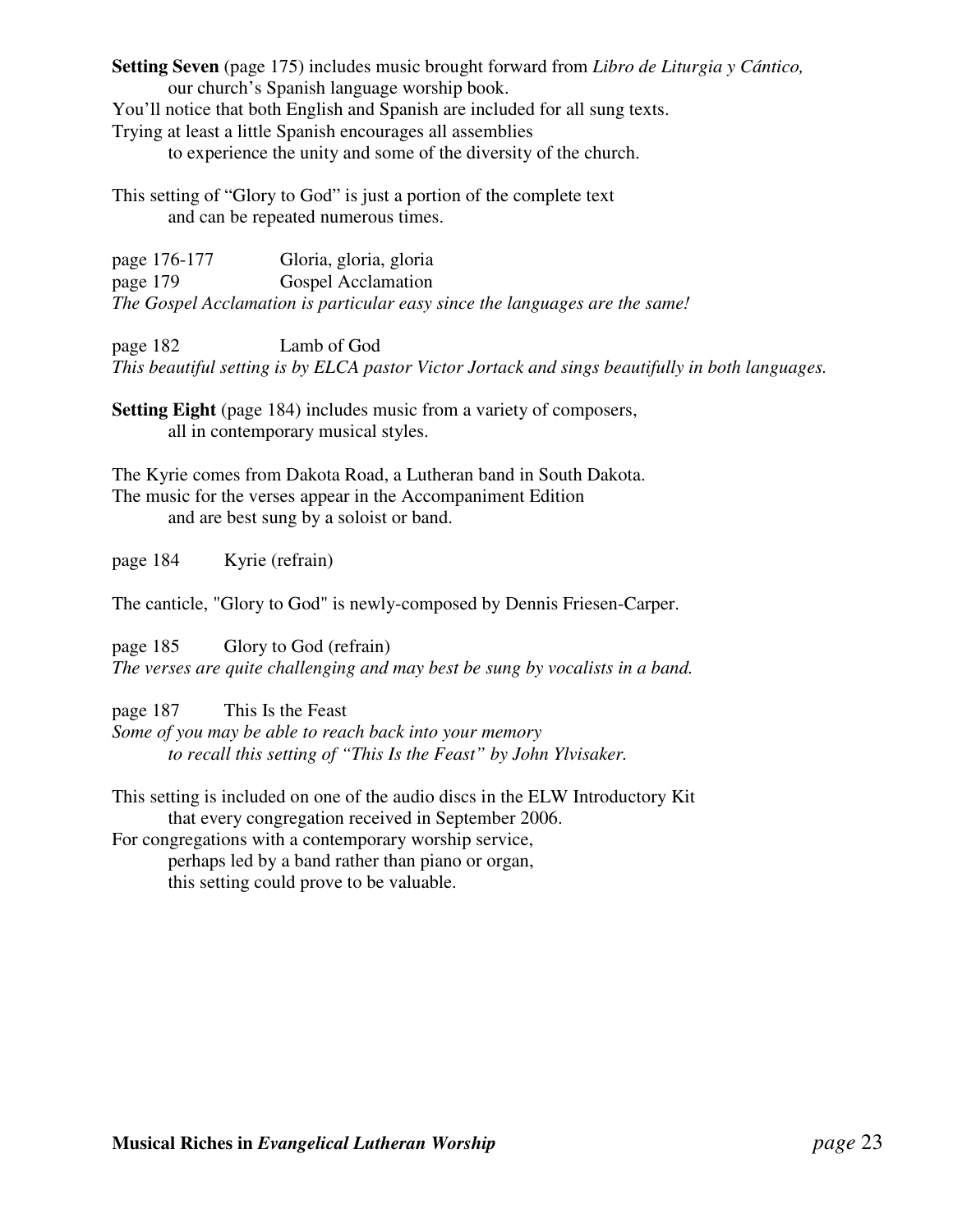**Setting Nine** (page 193) is by Joel Martinson

and was composed for the Renewing Worship provisional volumes. While it may challenge singers more than other settings in *ELW*, many congregations learned to love it during the trial-use time.

page 198 Gospel Acclamation *This is set up just like others we sang earlier with a tone for the proper verse or a general text. When you introduce it be sure the downbeat is clear, so we all start together on beat two.*

page 200 Holy, holy, holy *With the high E on the last line, it is one of the more challenging pieces in ELW. However, a challenge can be good, and is often the most enduring.*

**Setting Ten** (page 203) provides music that may be more accessible for many congregations. All the liturgical texts are paraphrases in simple metric form and set to familiar hymn tunes.

page 204 Glory Be to God (stanza 1) page 207 Holy, holy, holy

*This setting may also be particularly useful for services like funerals and weddings. Let's close this session with one more piece from the Service Music section.*

#205 *(hymn numbering)* Thankful Hearts and Voices Raise *This is by ELCA pastor James Capers.*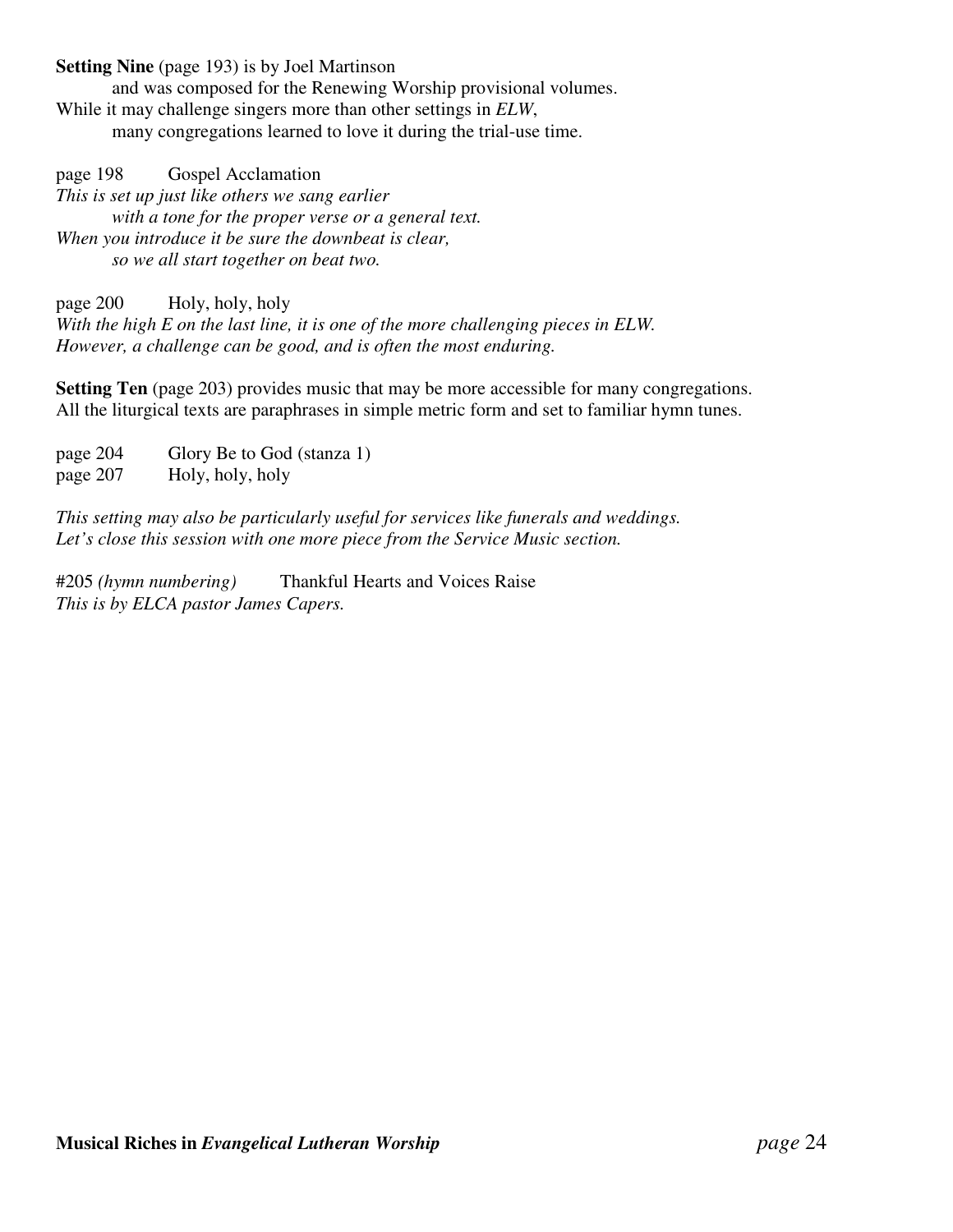# *Evangelical Lutheran Worship*

Hymns and songs: *A selected overview*

**Note** The lists on the following pages were prepared for the introduction to *ELW.* They may be helpful and offer another way of organizing a presentation about the hymns and songs in *ELW.*

### **NEW\* TEXT / NEW TUNE**

- **828 Alleluia! Voices Raise PRINCETON** *A challenging new tune by Richard Hillert (composer of* LBW *Holy Communion Setting One) to an historic George Wither text.*
- **388 Be Not Afraid BE NOT AFRAID** *A simple, joyous refrain for Easter from the Taizé tradition.*
- **648 Beloved, God's Chosen ANDREW'S SONG** *Text by Lutheran poet Susan Palo Cherwien and tune by Lutheran composer Robert Hobby.*
- **464 Bread of Life, Our Host and Meal JESUS FEED US** *An easily learned communion song by Lutheran Ray Makeever.*
- **700 Bring Peace to Earth Again PACE MIO DIO** *A fine example of a new text by Lutheran pastor and theologian Herman Stuempfle that addresses the desire for honest hymns of lament.*

#### **306 Come, Beloved of the Maker JILL**

*Another fine text by Susan Palo Cherwien paired with a tune by David Cherwien. A helpful addition to the "light hymns," especially useful during the time after Epiphany.*

**593 Drawn to the Light LA CROSSE**

*The texts and folk-like tunes of John Ylvisaker are well-known among North American Lutherans.*

**740 God of the Sparrow ROEDER**

*A charming contribution to the repertoire from Lutherans Jaroslav Vajda and Carl Schalk. This may be the perfect song for children to teach the adults.*

#### **852 Golden Breaks the Dawn LE P'ING**

Music from around the globe is becoming part of our repertoire. Notice that one stanza of the original *language is provided here (and for numerous hymns in* Evangelical Lutheran Worship*)*, *assisting worshipers in seeing themselves as part of a church throughout the world.*

#### **637 Holy God, Holy and Glorious NELSON**

This text by Pastor Susan Briehl grew out of the intercessions she composed for the funeral liturgy of *Rev. Paul Nelson, former ELCA director for worship. The grand tune was composed is by Pastor Robert Buckley Farlee.*

#### **466 In the Singing BREAD OF PEACE**

*This gentle text and tune for Holy Communion may be familiar to many worshipers who have attended Global Mission Events in recent years.*

\* "*New" means that it was not in* Lutheran Book of Worship *or* With One Voice *or other previous hymnals or collections* published by Augsburg Fortress for use in the ELCA or ELCIC. "Familiar" means that it was in one of the previous *resources.*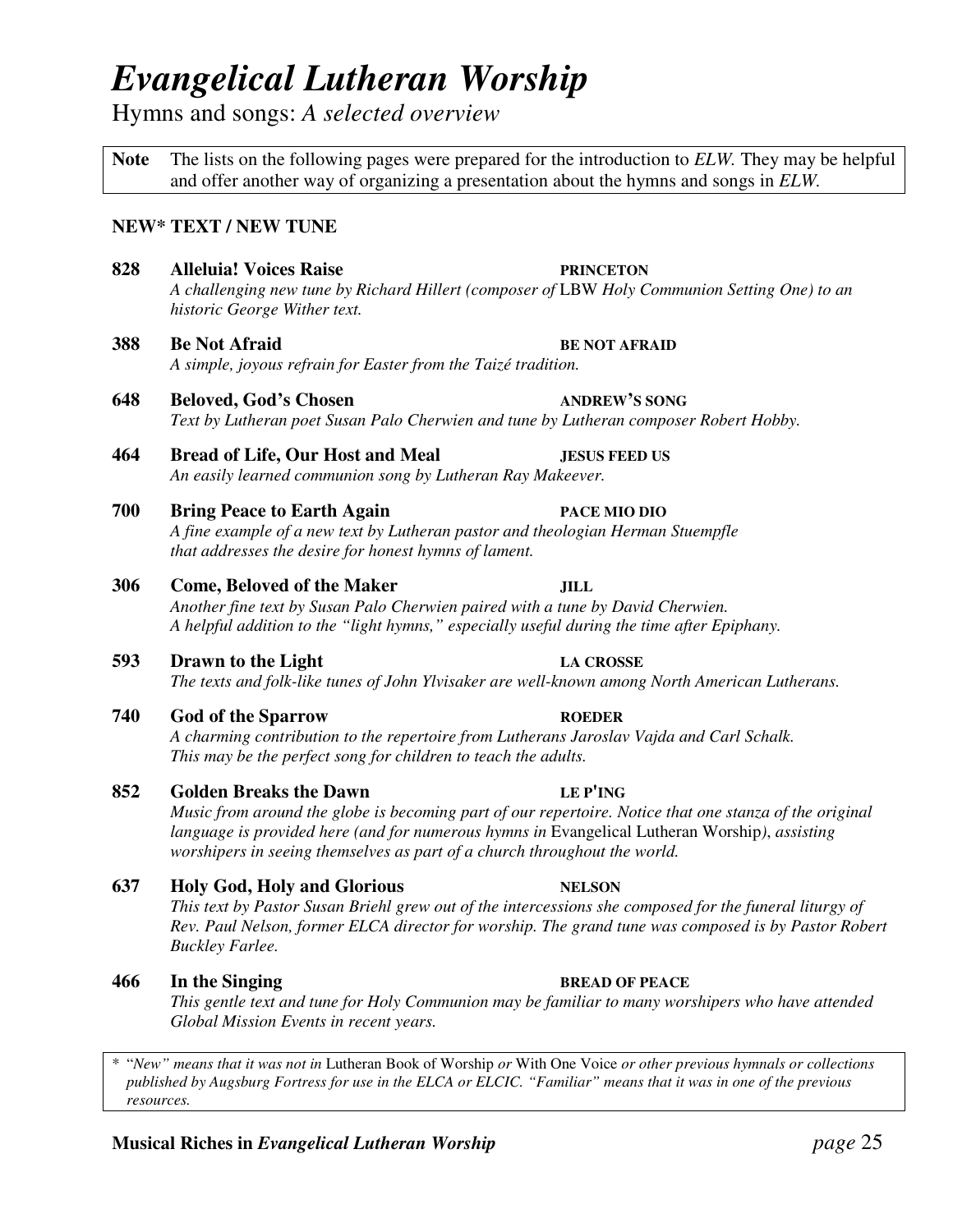This beloved children's hymn – appropriate for worshipers of all ages – was included to help show that *children and youth should be included in the whole of worship.*

# **862 Praise, Praise! You Are My Rock ZACHARY WOODS ROCK**

*Lutheran pastors Herbert Brokering and Rusty Edwards contribute a new text and tune.*

# **683 The Numberless Gifts of God's Mercies JAG KAN ICKE RÄKNA DEM ALLA**

*From the pen of the text-writer of "Children of the Heavenly Father," Carolina Sandell Berg, in a translation by Gracia Grindal.*

# **887 This Is My Song FINLANDIA**

A new addition to the repertoire of national songs focusing on God's blessing for all nations. The tune, *Finlandia, while not included in our current worship books, will be familiar to many.*

# **258 Unexpected and Mysterious ST. HELENA**

This text by Jeanette Lindholm, especially appropriate for the Fourth Sunday in Advent, is set to the tune St. Helena, which is well-known in other denominations. Notice that the tune is also used for "There's a *Wideness in God's Mercy," providing numerous opportunities to learn this lyrical, though challenging, melody.*

# **518 We Eat the Bread of Teaching WISDOM'S FEAST**

*This text by Omer Westendorf uses images of feasting on the Word of God, making a wonderful connection between Word and sacrament.*

# **NEW TEXT / FAMILIAR TUNE**

**400 God of Tempest, God of Whirlwind CWM RHONDDA** *A bold new text for Pentecost to this strong Welsh tune.*

# **636 How Small Our Span of Life KINGSFOLD**

*Another new text from Herman Stuempfle, reflecting on God's time and human time, to the much-loved English folk tune.*

- **703 O God, Why Are You Silent HERZLICH TUT MICH VERLANGEN** *Well-known composer Marty Haugen demonstrates his skill at text-writing in this lament hymn set to the tune of "O Sacred Head, Now Wounded."*
- **701 Once We Sang and Danced KAS DZIEDĀJA** *Lutheran pastor Susan Briehl offers this paraphrase of Psalm 137 set to a Latvian folk melody.*
- **672 Signs and Wonders FREU DICH SEHR** *Poet Susan Palo Cherwien helps us dance the good news to the world.*
- **546 To Be Your Presence ENGELBERG** We leave the assembly of Word and sacrament in order to be evangelists to the world. Delores Dufner's *text, set to a strong English tune, helps us recognize our mission.*

#### **791 We Sing to You, O God LOVE UNKNOWN** Well-known for her translations of hymns, Gracia Grindal is also a fine hymn writer, and in this hymn *draws on the biblical metaphors of God as rock and eagle.*

#### **595 Jesus Loves Me! JESUS LOVES ME**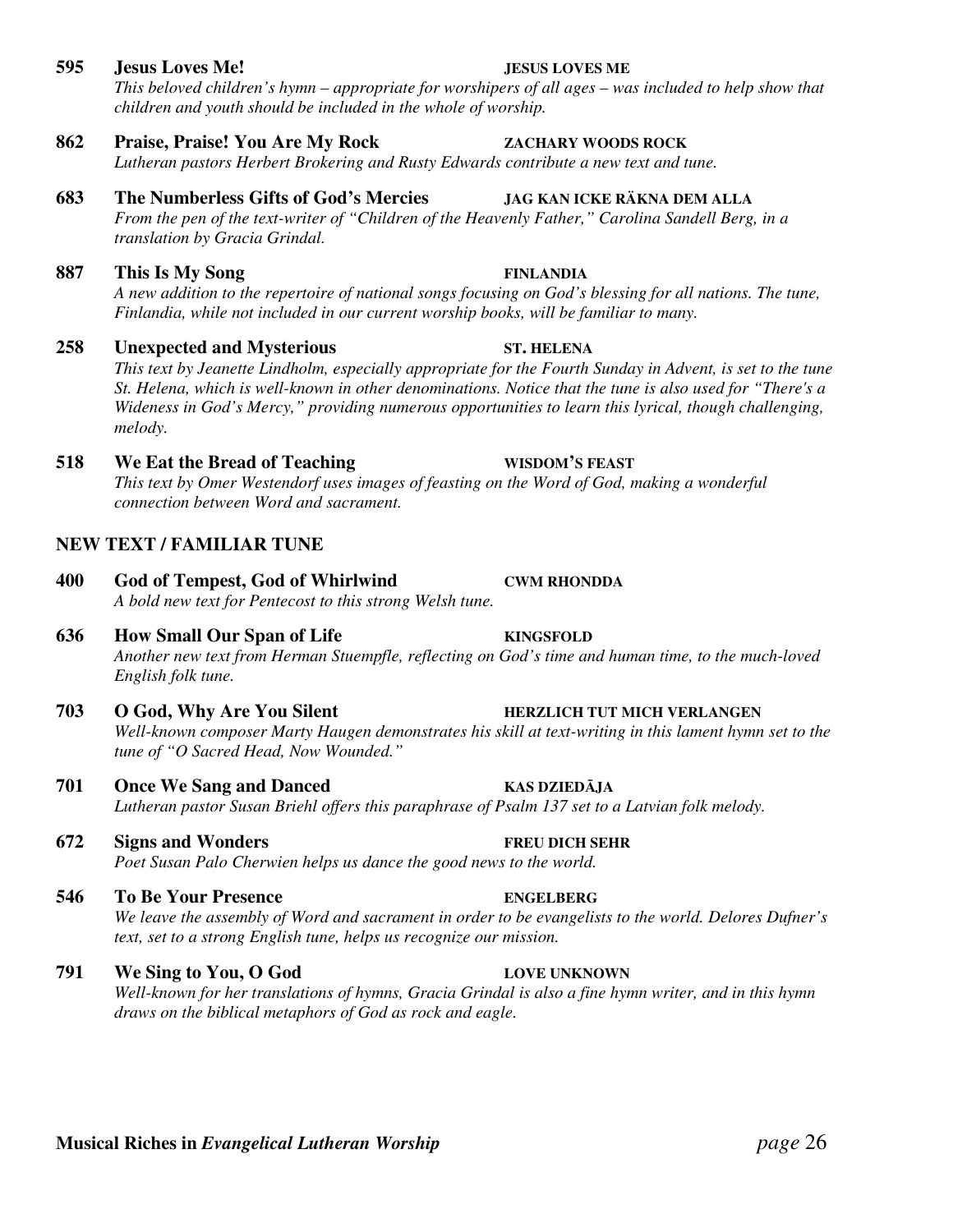#### **TEXT / NEW TUNE**

**724 All Who Love and Serve Your City NEW ORLEANS** Set to a new tune by pastor and composer Paul Weber, this powerful text is within an expanded section of *hymns for justice and peace.* **626 By Gracious Powers TELOS** This text, based on the writings of Lutheran theologian Dietrich Bonhoeffer, is now set to a simple yet *bold new tune by Robert Buckley Farlee.* **383 Christ Is Risen! Shout Hosanna! TURNBULL** *This contemporary Easter text by Brian Wren is now paired with an expansive new tune by Thomas Pavlechko.* **647 Glorious Things of You Are Spoken BLAENWERN** This familiar text is paired with a grand Welsh tune voted as one of Britain's ten favorite tunes in 2005. **317 Jesus on the Mountain Peak BETHOLD** *Lutheran composer Mark Sedio provides a fresh new tune for this Transfiguration text.* **730 Lord Our God, with Praise We Come ROMEDAL** *This text, in praise of God's creation is set to the beloved tune sung in Norway.* **397 Loving Spirit RESTORATION** *This text draws on many biblical images for God and is now set to an American folk melody.* **760 O Christ the Same RED HILL ROAD** *Another fine new tune by Lutheran composer Carl Schalk.* **541 O Jesus, Blessed Lord UD GÅR DU NU PÅ LIVETS VEJ** *This Danish hymn text is paired with a Danish folk melody that is new to most North Americans.* **328 Restore in Us, O God BAYLOR** *This simple Lenten text is now set to a tune by the prolific composer Hal Hopson.* **548 Rise, O Church, like Christ Arisen SURGE ECCLESIA** This strong sending text is set to a tune composed for it by Timothy Strand. The familiar tune PRAISE, MY *SOUL is suggested as an alternate tune. Alternate tunes are suggested for many hymns in* Evangelical Lutheran Worship *and may be helpful when introducing a new text.* **497 Strengthen for Service, Lord BUCKHURST RUN** *This ancient text is set to a new tune by Robert Hobby.* **587 There's a Wideness in God's Mercy ST. HELENA** *See "Unexpected and Mysterious" above under"New Text / New Tune." In addition to this new tune, the text has also been renewed.* **635 We Walk by Faith SHANTI**

*This text, especially appropriate for the Second Sunday of Easter but useful at many times, appears with a tune by Marty Haugen that is well-known ecumenically.*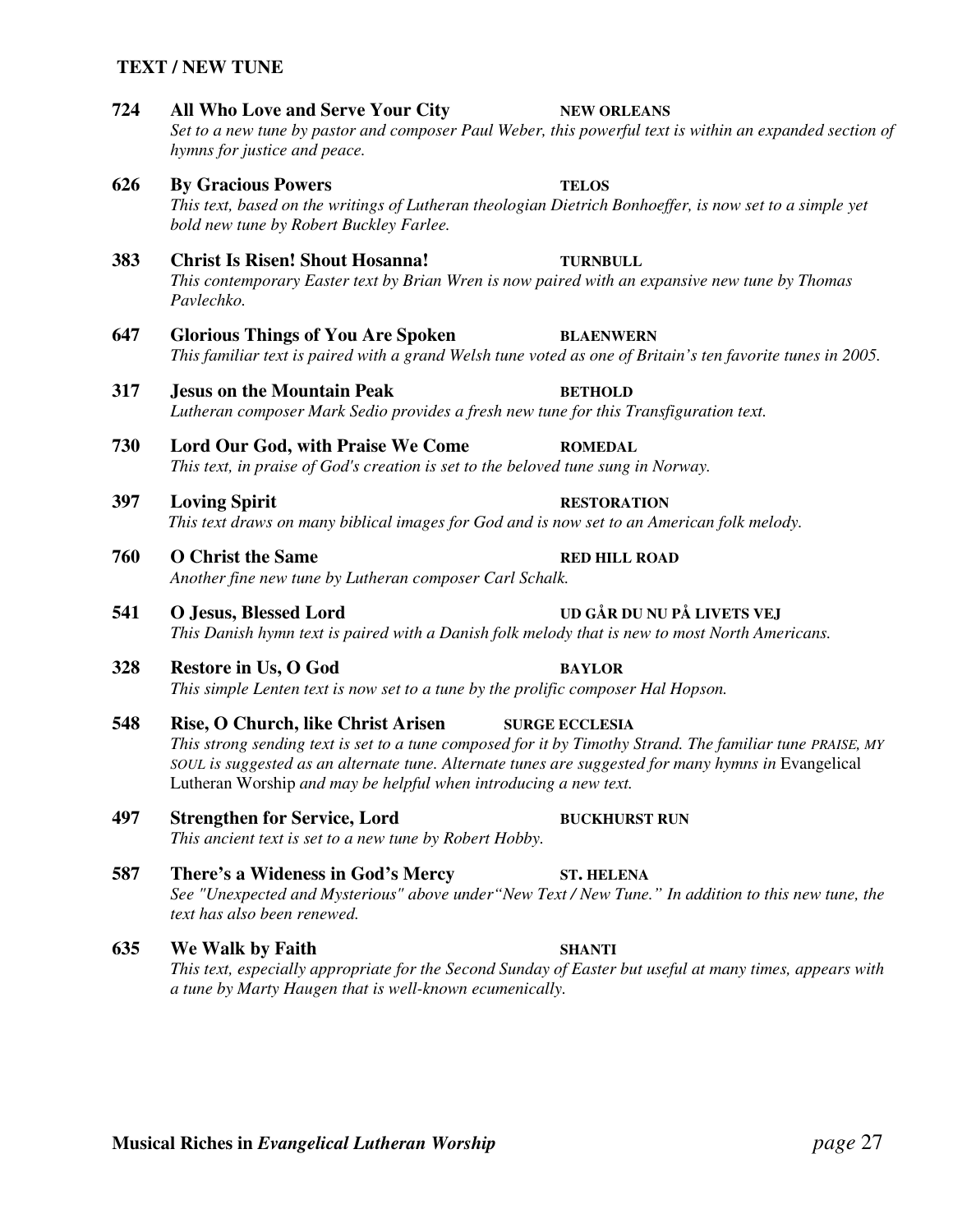#### **NEW PAIRING OF TEXT AND TUNE**

*Numerous texts from existing resources are now paired with different tunes.*

| 684 | <b>Creating God, Your Fingers Trace</b>    | <b>PROSPECT</b>         |
|-----|--------------------------------------------|-------------------------|
| 419 | For All the Faithful Women                 | <b>KUORTANE</b>         |
| 417 | In His Temple Now Behold Him               | <b>REGENT SOUARE</b>    |
| 749 | O God of Love, O King of Peace             | <b>ERHALT UNS, HERR</b> |
| 319 | <b>O Lord, throughout These Forty Days</b> | <b>CONSOLATION</b>      |
| 667 | Take Up Your Cross, the Savior Said        | <b>BOURBON</b>          |

#### **RENEWED TEXTS**

**835 All Creatures, Worship God Most High! LASST UNS ERFREUEN** *St. Francis' beloved canticle of "brother son and sister moon" in a new translation with expansive language.*

#### **565 All Praise to Thee, My God, This Night TALLIS' CANON**

*The final doxology retains the conclusion "Father, Son, and Holy Ghost," but addresses God as "God" in the previous lines of the stanza, achieving a balanced language of praise.*

- **420/1 By All Your Saints KING'S LYNN / KUORTANE** *This significantly expanded and revised text reflects the new calendar of festivals and commemorations and avoids some over-used images of military might and warfare.*
- **693 Come, Ye Thankful People Come ST. GEORGE'S WINDSOR** Some hymn texts have been long known and loved with their use of archaic speech, as in this hymn that *returns to the use of "ye," "thee," and "thou."*
- **661 I Love to Tell the Story HANKEY** Another example of a hymn text that restores some archaic phrases to what is in many people's memory.
- **769 If You But Trust in God to Guide You WER NUR DEN LIEBEN GOTT** *This beloved chorale text has been renewed to accentuate God's presence in the face of trials and sadness.*
- **272 Lo, How a Rose E'er Blooming ES IST EIN ROS** *This hymn text returns to some previous versions of the stanzas that are beloved by English-speaking Christians around the world.*
- **343 My Song Is Love Unknown LOVE UNKNOWN** *This text has been altered to reflect our participation in the suffering and death of Jesus.*
- **316 Oh, Wondrous Image, Vision Fair DEO GRACIAS** *The opening line of this well-known Transfiguration hymn clarifies the meaning by replacing "type" with "image."*
- **600 Out of the Depths I Cry to You AUS TIEFER NOT** *This version of one of Martin Luther's chorales closely reflects the meaning of the original German text.*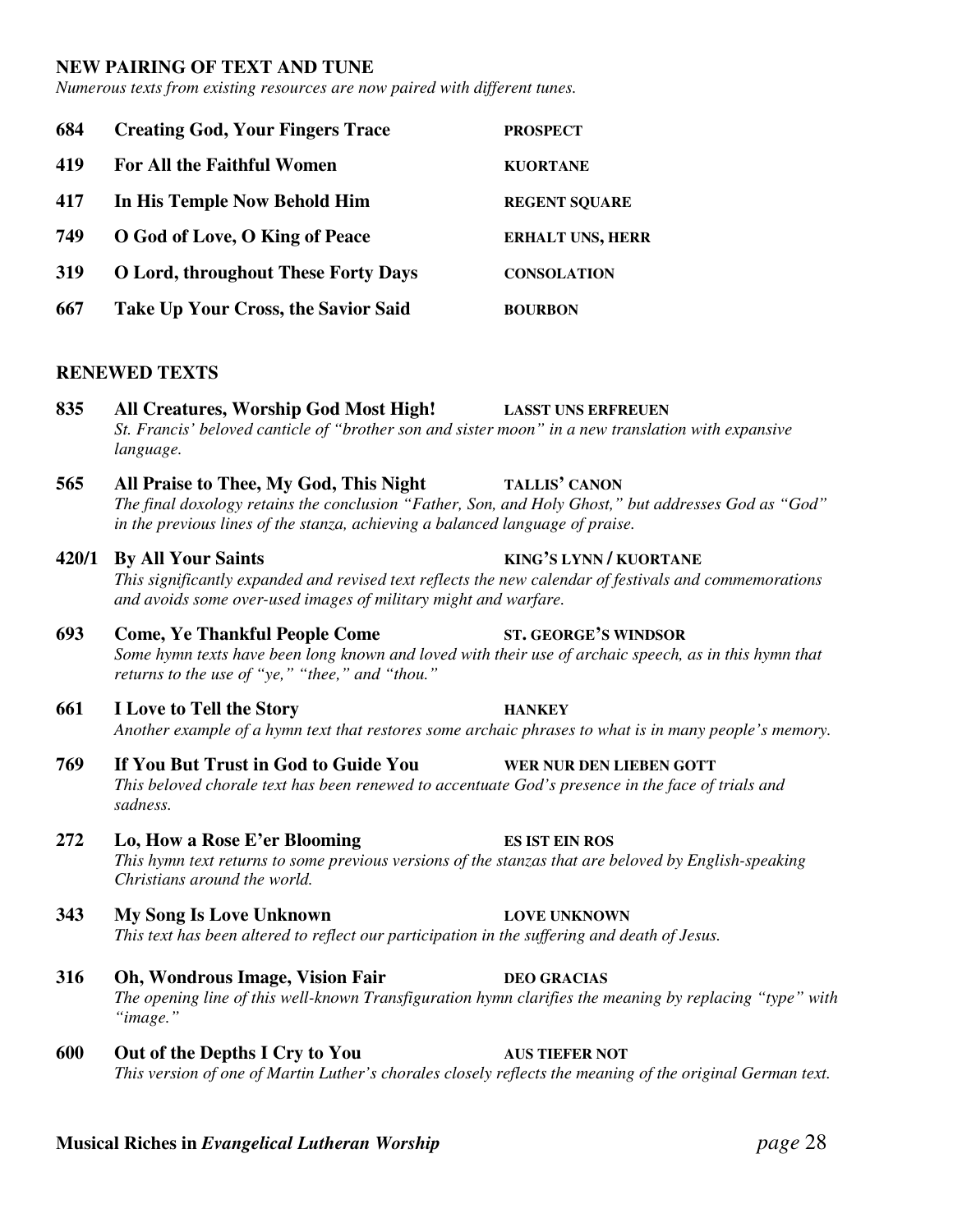#### **864/5 Praise, My Soul, the God of Heaven PRAISE, MY SOUL**

*This revision of the beloved paraphrase of Psalm 103 by Lutheran theologian Walter Bouman preserves* the poetic flow of the text. Like other hymns that are well-known in a variety of versions, this hymn *includes an alternate text to allow for diversity of expression.*

### **877 Praise the Almighty LOBE DEN HERREN, O MEINE SEELE**

*Refreshed texts provide greater access and clarity of meaning for hymns that generally have been less frequently sung by our assemblies.*

## **547 Sent Forth by God's Blessing ASH GROVE**

In the seventh system, stanza 1, you will notice that the text now says "Your grace shall incite us," rather *than "invite us." This was the original text and articulates a more dynamic character of grace.*

## **355/356 Sing, My Tongue PANGE LINGUA / FORTUNATUS NEW**

Evangelical Lutheran Worship *has recovered several stanzas of this ancient text that expand the* metaphor of the cross being the tree of life. Also, both the historic chant and the tune by Carl Schalk *introduced in* Lutheran Book of Worship *are included, allowing for very different expressions of this important text.*

# **RENEWED MUSIC**

# **273 All My Heart Again Rejoices WARUM SOLLT ICH**

- *Some tunes have been brought forward from previous worship books. This text and tune combination was in* Service Book and Hymnal *(1958).*
- **779 Amazing Grace, How Sweet the Sound NEW BRITAIN** This familiar hymn is set to a standard harmony for singing, including the extended phrase in the middle *of the tune.*
- **382 Christ Is Risen! Alleluia! MORGENLIED** The key of this tune, with its high note near the end, has been lowered one step for ease of singing.
- **450 I Bind unto Myself Today ST. PATRICK'S BREASTPLATE** *This historic hymn now includes stanza four, a contrasting middle section.*
- **332/611 I Heard the Voice of Jesus Say THIRD MODE MELODY / KINGSFOLD** *Several texts appear with two tune options.*
- **755 Jesus, Savior, Pilot Me PILOT** *Many tunes are now set to standard harmonies to encourage singing in parts.*
- **257 O Come, O Come, Emmanuel VENI, EMMANUEL** *Chant melodies are notated as chant, encouraging more flexible, natural singing. Tunes, such as chant,* that are intended to be sung in unison are presented with melody line only, assisting those who don't read *music to participate more fully.*
- **386/7 O Sons and Daughters, Let Us Sing O FILII ET FILIAE** *The rhythm is now set in a dance-like 6/8 meter, matching much ecumenical use.*
- **368 With High Delight Let Us Unite MIT FREUDEN ZART** *The rhythm has changed slightly to match what is commonly sung in other denominations.*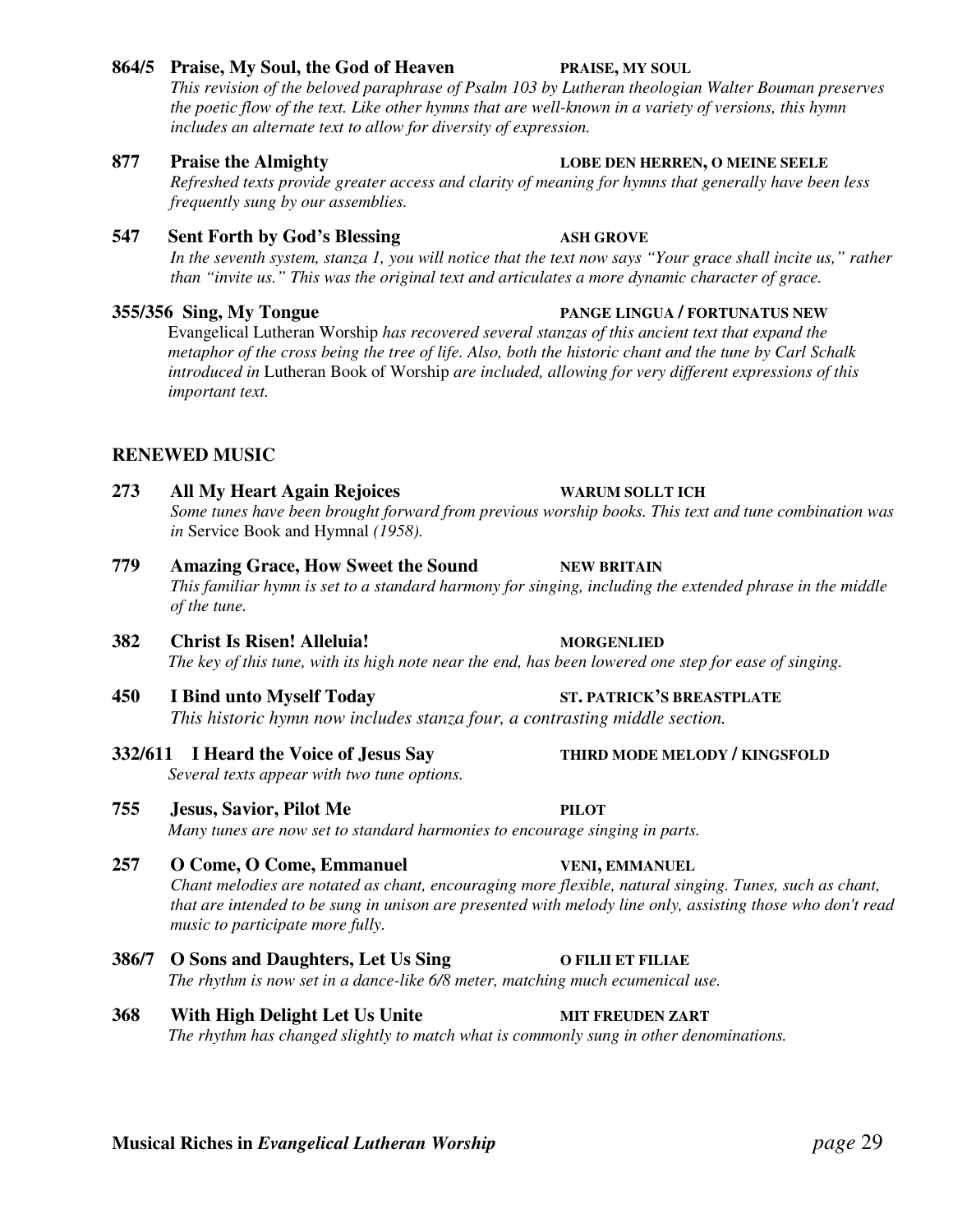#### **TEXTS AND TUNES FROM** *Libro de Liturgia y Cántico*

*Many songs from Spanish-speaking communities are included in* Evangelical Lutheran Worship. *These hymns usually include complete texts in both English and Spanish.*

| 646 | La paz del Señor                | The Peace of the Lord                          | <b>LA PAZ DEL SEÑOR</b> |
|-----|---------------------------------|------------------------------------------------|-------------------------|
| 486 | <b>Nuestro Padre nos invita</b> | <b>God Extends an Invitation NUESTRO PADRE</b> |                         |
| 407 | Soplo de Dios viviente          | <b>O Living Breath of God</b>                  | <b>SOPLO DE DIOS</b>    |
| 702 | Tu Señor, que brillas           | <b>You, Dear Lord</b>                          | TU, SEÑOR               |
| 706 | Un pueblo que camina            | The People Walk                                | UN PUEBLO QUE CAMINA    |

#### **TEXTS AND TUNES FROM** *This Far By Faith*

*Many hymns beloved by African American Lutherans are included in* Evangelical Lutheran Worship.

| 829        | <b>Have You Thanked the Lord?</b>               | <b>LAMOTTA</b>              |
|------------|-------------------------------------------------|-----------------------------|
| <b>253</b> | <b>He Came Down</b>                             | <b>HE CAME DOWN</b>         |
| 529        | <i>Jesu, tawa pano</i> (Jesus, We Are Gathered) | <b>JESU, TAWA PANO</b>      |
| 493        | <b>Taste and See</b>                            | <b>TASTE AND SEE</b>        |
| 591        | <b>That Priceless Grace</b>                     | <b>THAT PRICELESS GRACE</b> |

#### **TEXTS AND TUNES FROM** *Worship and Praise*

*Numerous songs from our church's contemporary music collection were included.*

|            | 453 Baptized and Set Free | <b>BAPTIZED AND SET FREE</b> |
|------------|---------------------------|------------------------------|
|            | 483 Here Is Bread         | <b>HERE IS BREAD</b>         |
| <b>500</b> | <b>Now We Remain</b>      | <b>NOW WE REMAIN</b>         |
|            | <b>581</b> You Are Mine   | YOU ARE MINE                 |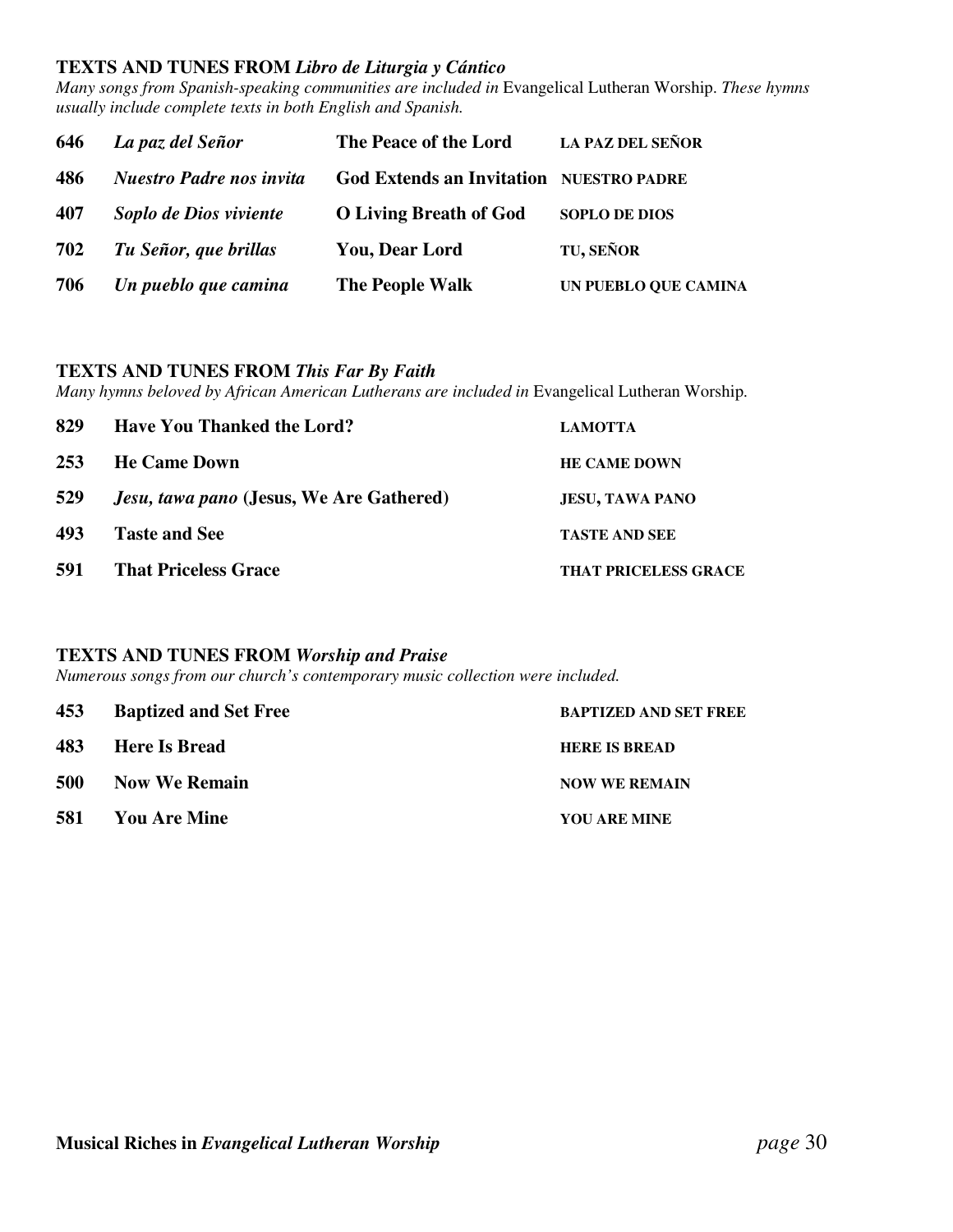#### **TEXTS AND TUNES FROM** *Renewing Worship Songbook*

*Many hymns and songs that were included in the Renewing Worship provisional materials have been included.*

| 723 | <b>Canticle of the Turning</b>                            | <b>STAR OF COUNTY DOWN</b> |
|-----|-----------------------------------------------------------|----------------------------|
| 725 | <i>Cuando el pobre</i> (When the Poor Ones)               | EL CAMINO                  |
| 664 | <i>El cielo canta alegría</i> (Heaven Is Singing for Joy) | <b>ALEGRÍA</b>             |
| 575 | In Christ Called To Baptize                               | <b>ST. DENIO</b>           |
| 844 | Louez L'Eternel (Praise to the Lord)                      | <b>RICHARDSON-BURTON</b>   |
| 869 | <i>Nimemwona Bwana</i> (We Have Seen the Lord)            | <b>NIMEMWONA BWANA</b>     |
| 572 | <b>Now It Is Evening</b>                                  | <b>BOZEMAN</b>             |
| 524 | <b>What Is This Place</b>                                 | <b>KOMT NU MET ZANG</b>    |

#### **NEW OR RENEWED CATEGORIES**

| 326 | Bless Now, O God, the Journey<br>There is a renewed interest in Lent as a time of baptismal preparation and a journey of renewal for all<br>members of a Christian community.               | [Lent]           | <b>LLANGLOFFAN</b> |
|-----|---------------------------------------------------------------------------------------------------------------------------------------------------------------------------------------------|------------------|--------------------|
| 455 | <b>Crashing Waters at Creation</b><br>New images for baptism and a growing understanding of baptismal renewal are evident in many texts.                                                    | [Baptism]        | <b>STUTTGART</b>   |
| 436 | Wake, Awake, for Night Is Flying [End Time]<br><b>WACHET AUF</b><br>This hymn, commonly known as an Advent hymn, is now in the End Time category, reflecting a change in<br>the lectionary. |                  |                    |
| 580 | <b>How Clear Is Our Vocation, Lord [Vocation, Ministry] REPTON</b><br>Vocation, Ministry is a new category in the hymn collection.                                                          |                  |                    |
| 709 | <b>When Our Song Says Peace</b><br>Lament is a new category in the hymn collection.                                                                                                         | [Lament]         | <b>JENKINS</b>     |
| 725 | Cuando el Pobre<br>Justice, Peace is another new category in the hymn collection.                                                                                                           | [Justice, Peace] | <b>EL CAMINO</b>   |
| 740 | <b>God of the Sparrow</b><br>Creation is a broader category in the hymn collection.                                                                                                         | [Creation]       | <b>ROEDER</b>      |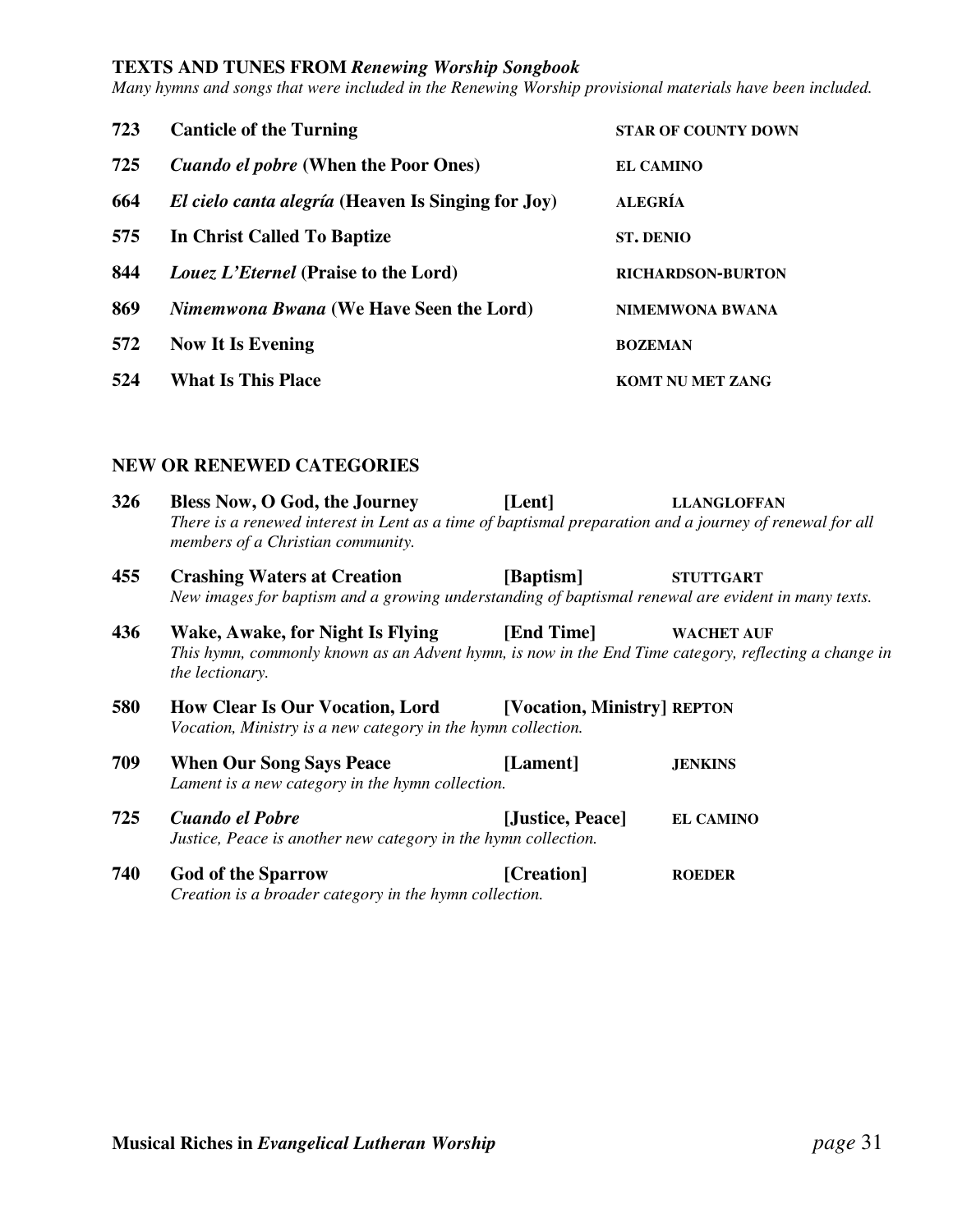# **HYMNS WITH LANGUAGE OTHER THAN ENGLISH**

As a tangible sign of our connection to the church throughout the world, numerous hymns appear with a single stanza of their original language. Songs in Spanish and a few in French contain complete texts in the original *language and English.*

| 827 | Arise, My Soul, Arise!                      | [Finnish]  | NYT YLÖS, SIELUNI          |
|-----|---------------------------------------------|------------|----------------------------|
| 649 | <b>Behold, How Pleasant</b>                 | [Spanish]  | <b>MIREN QUÉ BUENO</b>     |
| 781 | <b>Children of the Heavenly Father</b>      | [Swedish]  | TRYGGARE KAN INGEN VARA    |
| 364 | <b>Christ Has Arisen, Alleluia</b>          | [Swahili]  | MFURAHINI, HALELUYA        |
| 247 | <b>Come Now, O Prince of Peace</b>          | [Korean]   | <b>OSOSŎ</b>               |
| 535 | <b>Hallelujah! We Sing Your Praises</b>     | [Sotho]    | HALELUYA! PELO TSA RONA    |
| 271 | I Am So Glad Each Christmas Eve             |            | [Norwegian] JEG ER SÅ GLAD |
| 808 | Lord Jesus, You Shall Be My Song            | [French]   | <b>LES PETITES SOEURS</b>  |
| 837 | Many and Great, O God                       | [Lakota]   | <b>LAC QUI PARLE</b>       |
| 280 | <b>Midnight Stars Make Bright the Skies</b> | [Mandarin] | <b>HUAN-SHA-XI</b>         |
| 283 | O Come, All Ye Faithful (refrain)           | [Latin]    | <b>ADESTE FIDELIS</b>      |
| 281 | <b>Silent Night, Holy Night!</b>            | [German]   | <b>STILLE NACHT</b>        |
| 298 | <b>The Bells of Christmas</b>               | [Danish]   | DET KIMER NU TIL JULEFEST  |
| 866 | We Are Marching in the Light                | [Nguni]    | <b>SIYAHAMBA</b>           |
| 602 | Your Heart, O God, Is Grieved               | [Slovak]   | ZNÁME TO, PANE BOŽE NÁŠ    |